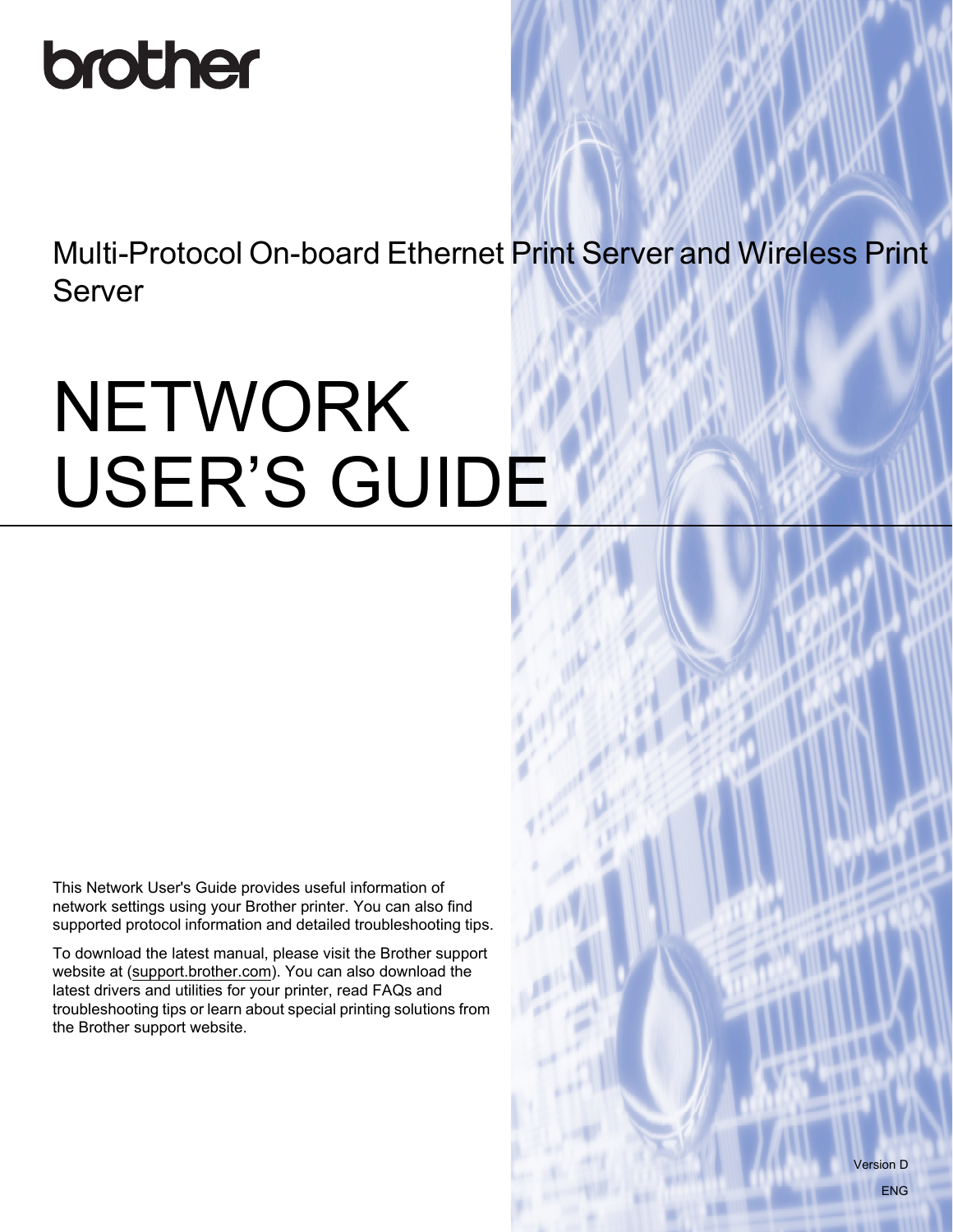## **Applicable models**

This User's Guide applies to the following models. RJ-4040

## **Definitions of notes**

We use the following icons throughout this User's Guide:

| $\bullet$    | <b>IMPORTANT</b> | IMPORTANT indicates a potentially hazardous situation which, if not<br>avoided, may result in damage to property or loss of product functionality. |
|--------------|------------------|----------------------------------------------------------------------------------------------------------------------------------------------------|
| $\mathbb{Z}$ | <b>Note</b>      | Notes tell you how you should respond to a situation that may arise or give<br>tips about how the operation works with other features.             |

## **Compilation and publication notice**

Under the supervision of Brother Industries, Ltd., this manual has been compiled and published, covering the latest product's descriptions and specifications.

The contents of this manual and the specifications of this product are subject to change without notice.

Brother reserves the right to make changes without notice in the specifications and materials contained herein and shall not be responsible for any damages (including consequential) caused by reliance on the materials presented, including but not limited to typographical and other errors relating to the publication.

©2012 Brother Industries, Ltd. All rights reserved.

## **IMPORTANT NOTE**

- This product is approved for use in the country of purchase only. Do not use this product outside the country of purchase as it may violate the wireless telecommunication and power regulations of that country.
- Windows XP in this document represents Windows XP Professional, and Windows XP Home Edition. In addition, Windows XP in this document does not represent Windows XP x64 Edition.
- Windows Vista in this document represents all editions of Windows Vista.
- Windows 7 in this document represents all editions of Windows 7.
- Windows Server 2003 in this document does not represent Windows Server 2003 x64 Edition.
- Windows Server 2008 in this document represents Windows Server 2008 and Windows Server 2008 R2.
- Not all models are available in all countries.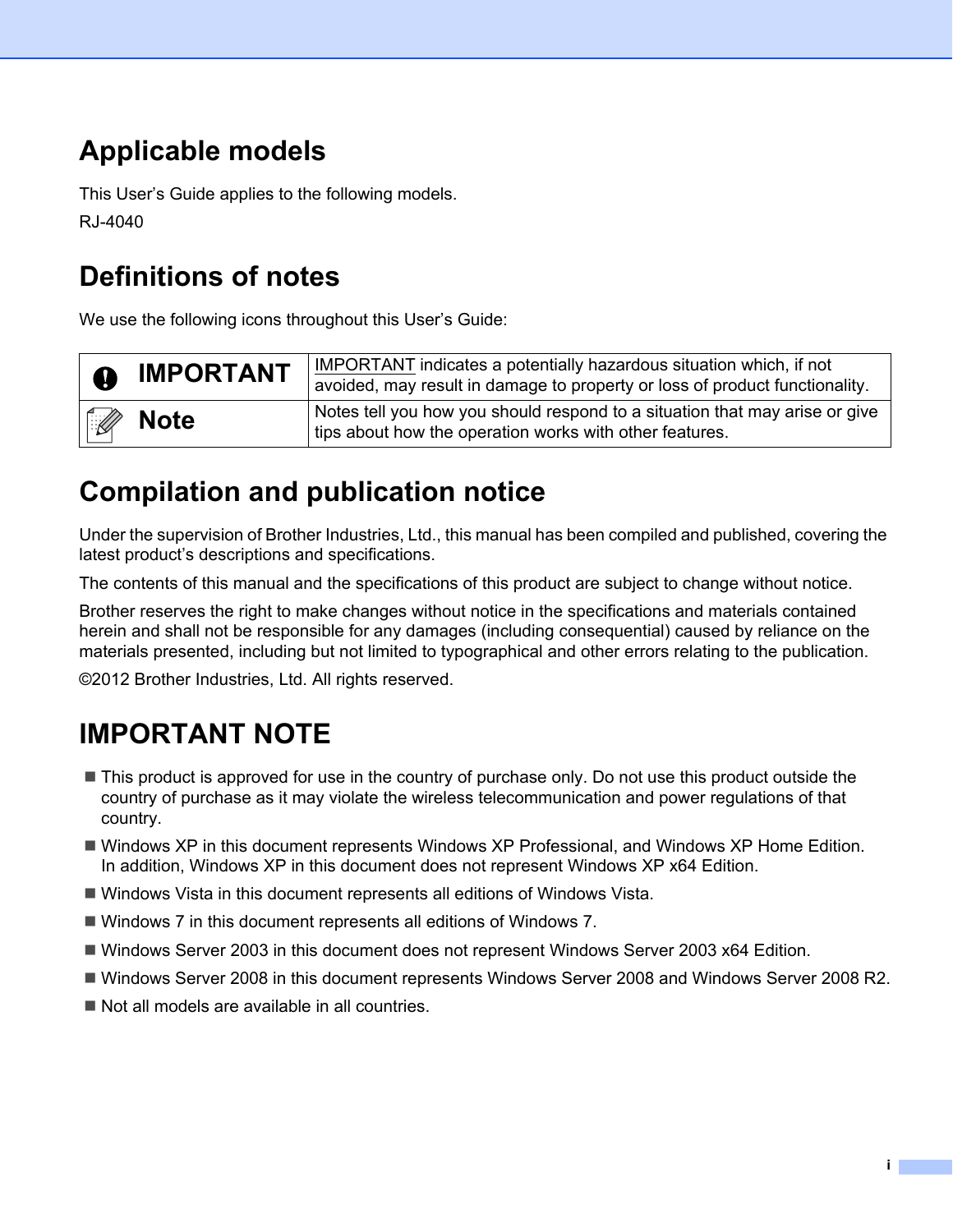## **Table of Contents**

| 1            | <b>Introduction</b><br>and the control of the control of the control of the control of the control of the control of the control of the                                 | 1                |
|--------------|-------------------------------------------------------------------------------------------------------------------------------------------------------------------------|------------------|
|              |                                                                                                                                                                         |                  |
| $\mathbf{2}$ | Changing your printer's network settings                                                                                                                                | $\boldsymbol{2}$ |
|              | Changing your printer's network settings (IP address, Subnet mask and Gateway)2                                                                                         |                  |
|              |                                                                                                                                                                         |                  |
|              |                                                                                                                                                                         |                  |
|              |                                                                                                                                                                         |                  |
| 3            | Configuring your printer for a wireless network                                                                                                                         | 5                |
|              |                                                                                                                                                                         |                  |
|              |                                                                                                                                                                         |                  |
|              | Connected to a computer with a WLAN access point/router in the network (Infrastructure mode)6                                                                           |                  |
|              | Connected to a wireless capable computer without a WLAN access point/router in the network                                                                              |                  |
|              |                                                                                                                                                                         |                  |
|              |                                                                                                                                                                         |                  |
|              |                                                                                                                                                                         |                  |
| 4            | <b>Printing the Printer Set-up Information</b><br><u> 1980 - Johann Barn, mars ann an t-Amhainn an t-Amhainn an t-Amhainn an t-Amhainn an t-Amhainn an t-Amhainn an</u> | 10               |
|              |                                                                                                                                                                         |                  |
| 5            | <b>Web Based Management</b>                                                                                                                                             | 11               |
|              |                                                                                                                                                                         |                  |
|              |                                                                                                                                                                         |                  |
| 6            | Troubleshooting<br>and the control of the control of the control of the control of the control of the control of the control of the                                     | 13               |
|              |                                                                                                                                                                         |                  |
| A            | <b>Appendix A</b>                                                                                                                                                       | 17               |
|              |                                                                                                                                                                         |                  |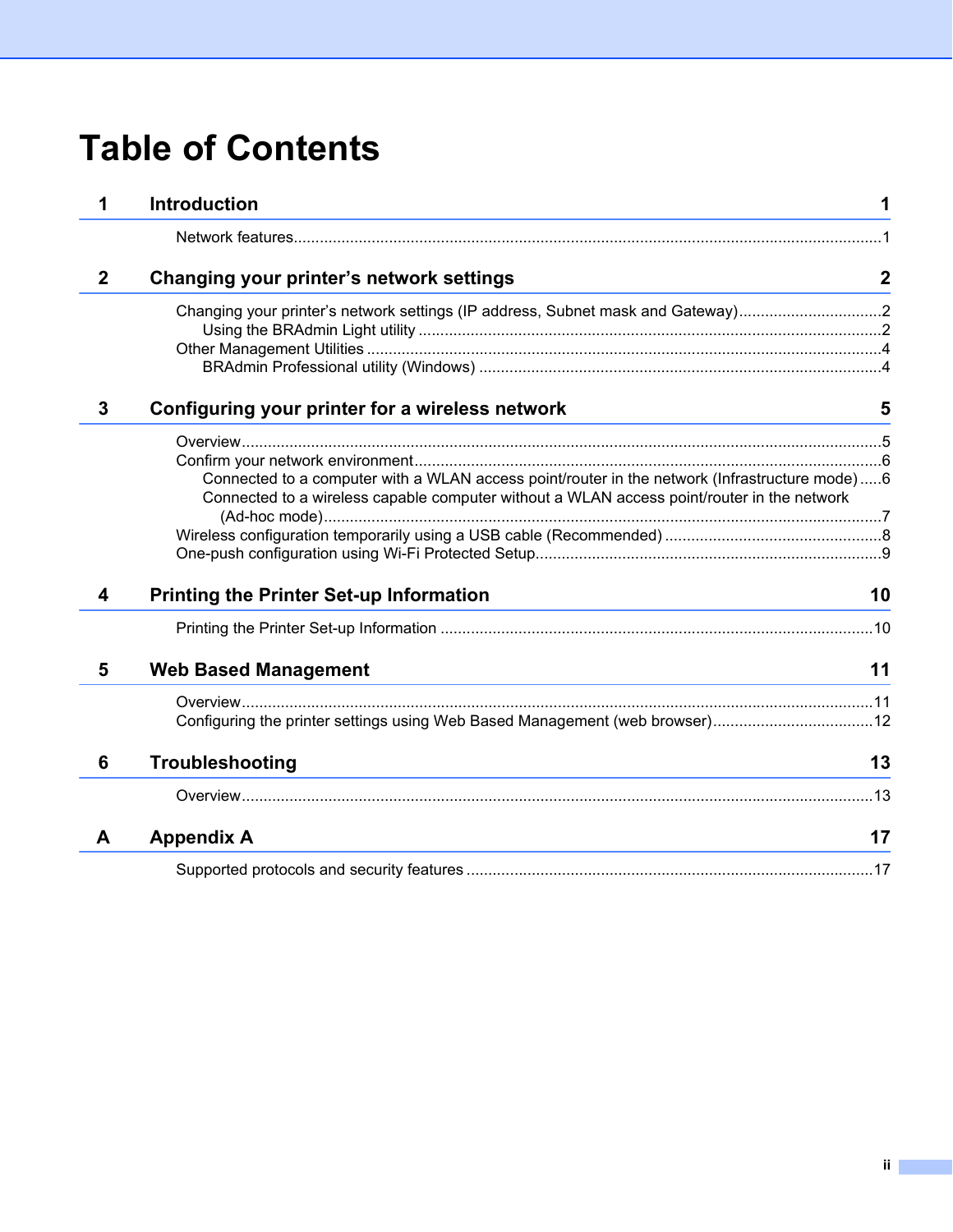#### $\mathbf B$ **Appendix B**

| ppendix B |  |
|-----------|--|
|           |  |
|           |  |
|           |  |
|           |  |
|           |  |
|           |  |
|           |  |
|           |  |
|           |  |
|           |  |
|           |  |
|           |  |
|           |  |
|           |  |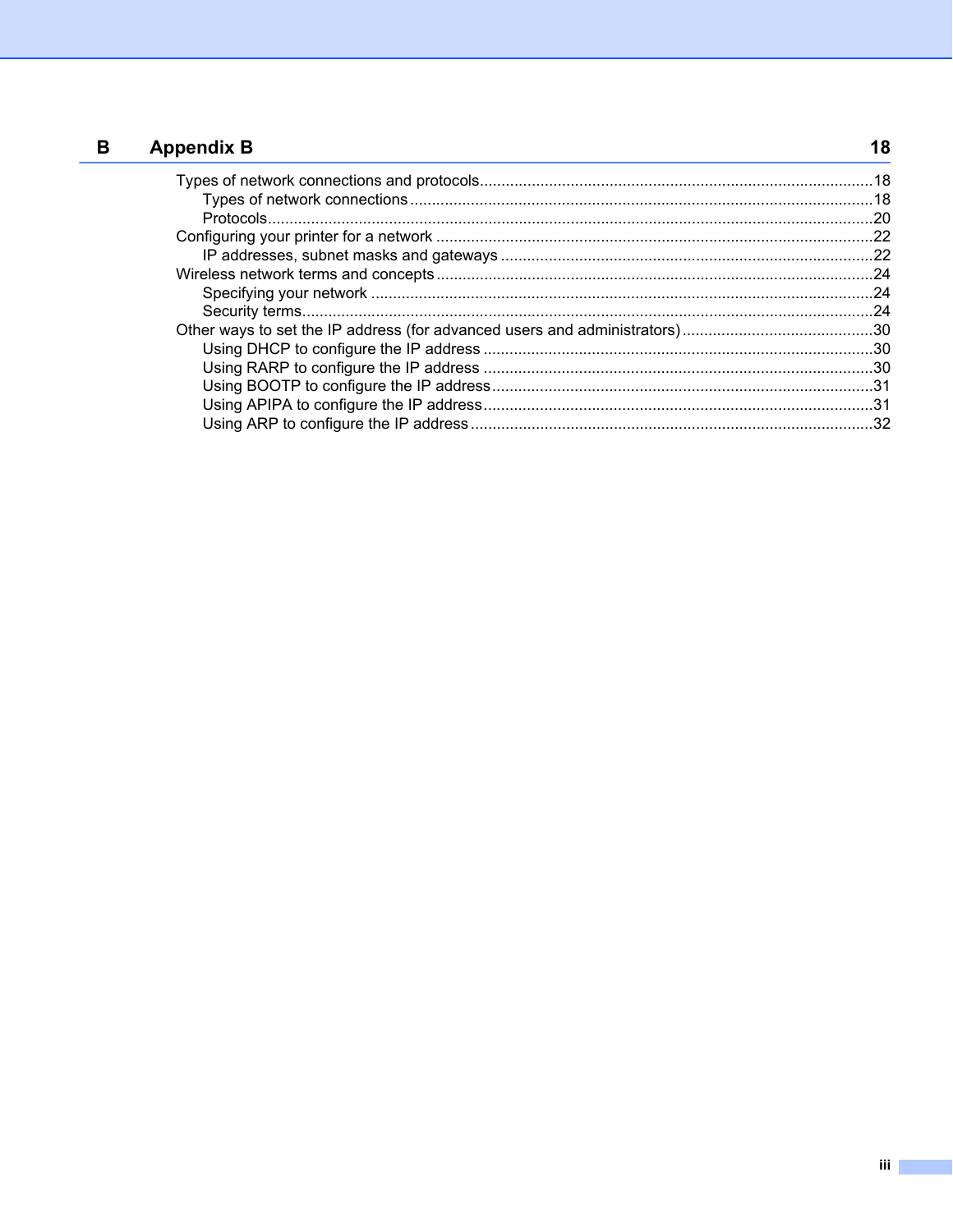## <span id="page-4-1"></span>**Network features**

<span id="page-4-0"></span>**1**

Your Brother printer can be shared on an IEEE 802.11b/g/n wireless Ethernet network using the internal network print server. The print server supports various functions and methods of connection depending on the operating system you are running on a network supporting TCP/IP. The following chart shows what network features and connections are supported by each operating system.

| <b>Operating Systems</b>                 | <b>Windows XP</b><br><b>Windows Vista</b><br><b>Windows 7</b> | Windows Server 2003/2008 |  |
|------------------------------------------|---------------------------------------------------------------|--------------------------|--|
| <b>BRAdmin Light</b>                     |                                                               |                          |  |
| See page 2.                              | V                                                             | ✔                        |  |
| <b>BRAdmin Professional</b> <sup>1</sup> | V                                                             | ✔                        |  |
| See page 4.                              |                                                               |                          |  |
| <b>Status Monitor</b>                    | V                                                             | V                        |  |
| <b>Driver Deployment Wizard</b>          | V                                                             | V                        |  |
| <b>Network Setting Tool</b>              | V                                                             | ✓                        |  |

<span id="page-4-2"></span><sup>1</sup> BRAdmin Professional is available as a download from [support.brother.com.](http://support.brother.com/)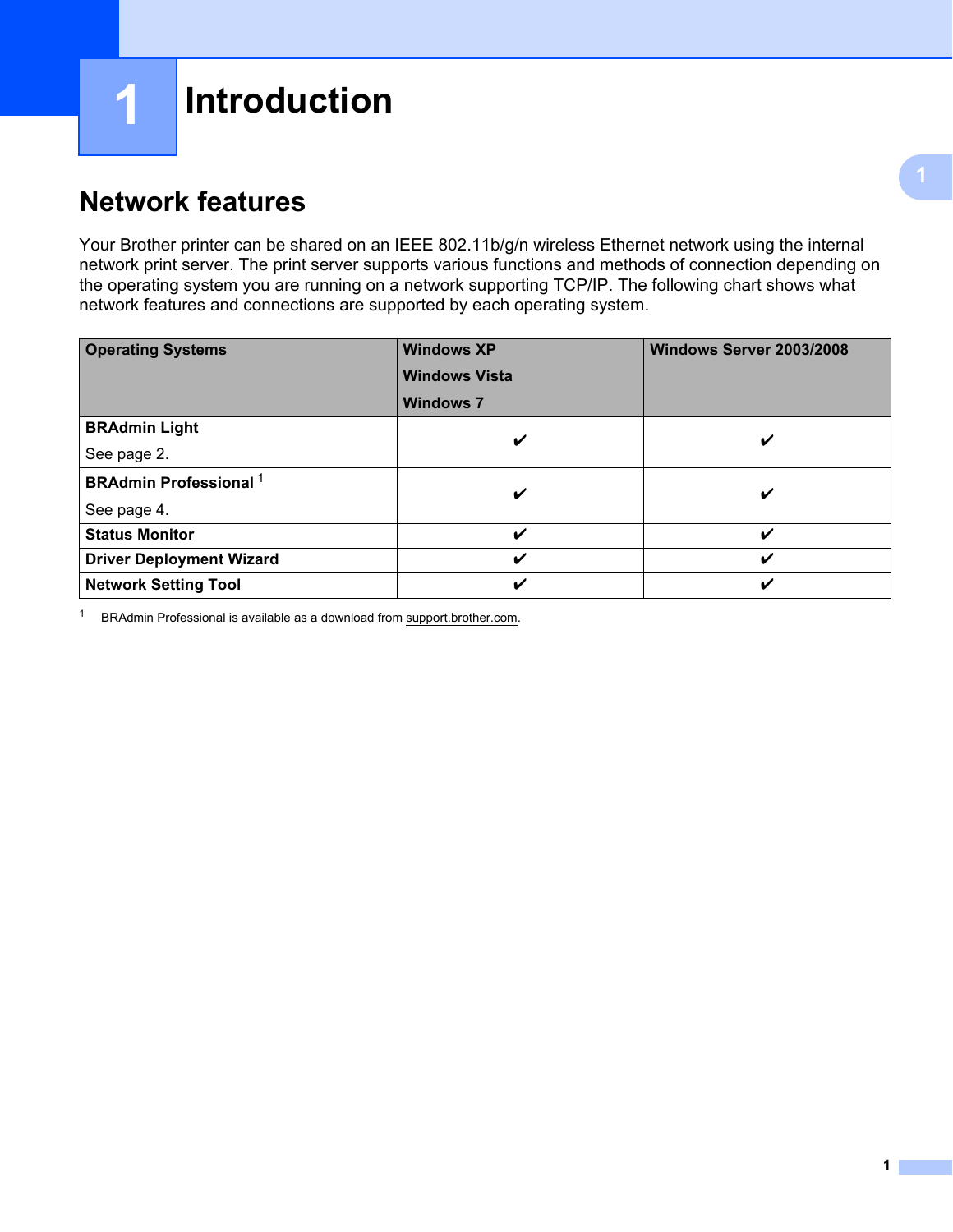**2**

## <span id="page-5-0"></span>**Changing your printer's network settings2**

### <span id="page-5-4"></span><span id="page-5-1"></span>**Changing your printer's network settings (IP address, Subnet mask and Gateway) <sup>2</sup>**

#### <span id="page-5-3"></span><span id="page-5-2"></span>**Using the BRAdmin Light utility <sup>2</sup>**

The BRAdmin Light utility is designed for initial setup of Brother network connected devices. It also can search for Brother products in a TCP/IP environment, view the status and configure basic network settings, such as IP address.

#### **Installing BRAdmin Light <sup>2</sup>**

- Please make sure that your printer is on.
- Turn on your computer. Close any running applications before configuration.
- **3** Insert the supplied CD-ROM into your CD-ROM drive. The opening screen will appear automatically. If the model name screen appears, choose your printer. If the language screen appears, choose your language.
- d The CD-ROM main menu will appear. Click **Utility Installation**.
- **6** Click **BRAdmin Light** and follow the on-screen instructions.

#### **Note**

- You can download the latest Brother BRAdmin Light utility version from [support.brother.com.](http://support.brother.com/) This utility is only available for Windows users.
- If you require more advanced printer management, use the latest Brother BRAdmin Professional utility that is available as a download from [support.brother.com.](http://support.brother.com/) This utility is only available for Windows users.
- If you are using firewall, anti-spyware, or antivirus software, temporarily disable them. Once you are sure that you can print, enable them again.
- The node name appears in the current BRAdmin Light window. The default node name of the print server in the printer is "BRNxxxxxxxxxxxx" or "BRWxxxxxxxxxxxx". ("xxxxxxxxxxxx" is based on your printer's MAC Address / Ethernet Address.)
- The default password for Brother print servers is access.

#### **Setting the IP address, Subnet Mask and Gateway using BRAdmin Light <sup>2</sup>**

 $\blacksquare$  Start the BRAdmin Light utility. Click **Start** / **All Programs** / **Brother** / **BRAdmin Light** / **BRAdmin Light**.

BRAdmin Light will search for new devices automatically.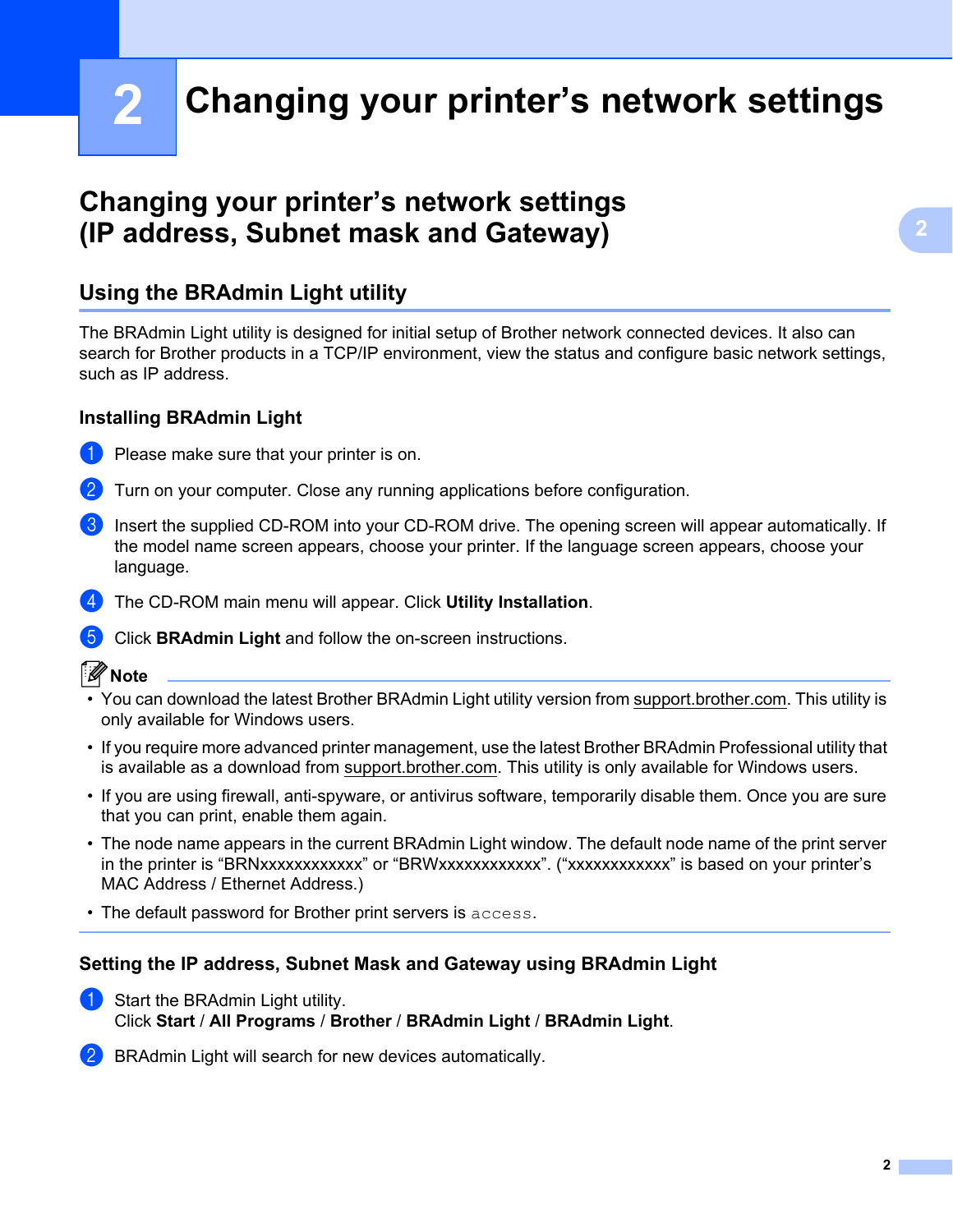Changing your printer's network settings





#### **Note**

- If you don't use a DHCP/BOOTP/RARP server, the device will appear as **Unconfigured** in the BRAdmin Light utility screen.
- You can find the node name and MAC Address by printing the Printer Settings. (See *[Printing the Printer](#page-13-2)  [Set-up Information](#page-13-2)* >> page 10.)
- d Choose **STATIC** from **Boot Method**. Enter the **IP Address**, **Subnet Mask** and **Gateway** (if needed) for your print server.

| Network                |                    |               |      |
|------------------------|--------------------|---------------|------|
|                        | <b>Boot Method</b> |               |      |
|                        | AUTO               |               |      |
|                        | <b>O</b> STATIC    |               |      |
|                        | <b>DHCP</b>        |               |      |
|                        | RARP               |               |      |
|                        | <b>BOOTP</b>       |               |      |
|                        |                    |               |      |
|                        | <b>IP Address</b>  | 192.168.0.5   |      |
| Subnet Mask<br>Gateway |                    | 255.255.255.0 |      |
|                        |                    | 192.168.0.1   |      |
|                        |                    |               |      |
|                        |                    | Cancel<br>OK  | Help |

#### e Click **OK**.

With the correctly programmed IP address, you will see the Brother print server in the device list.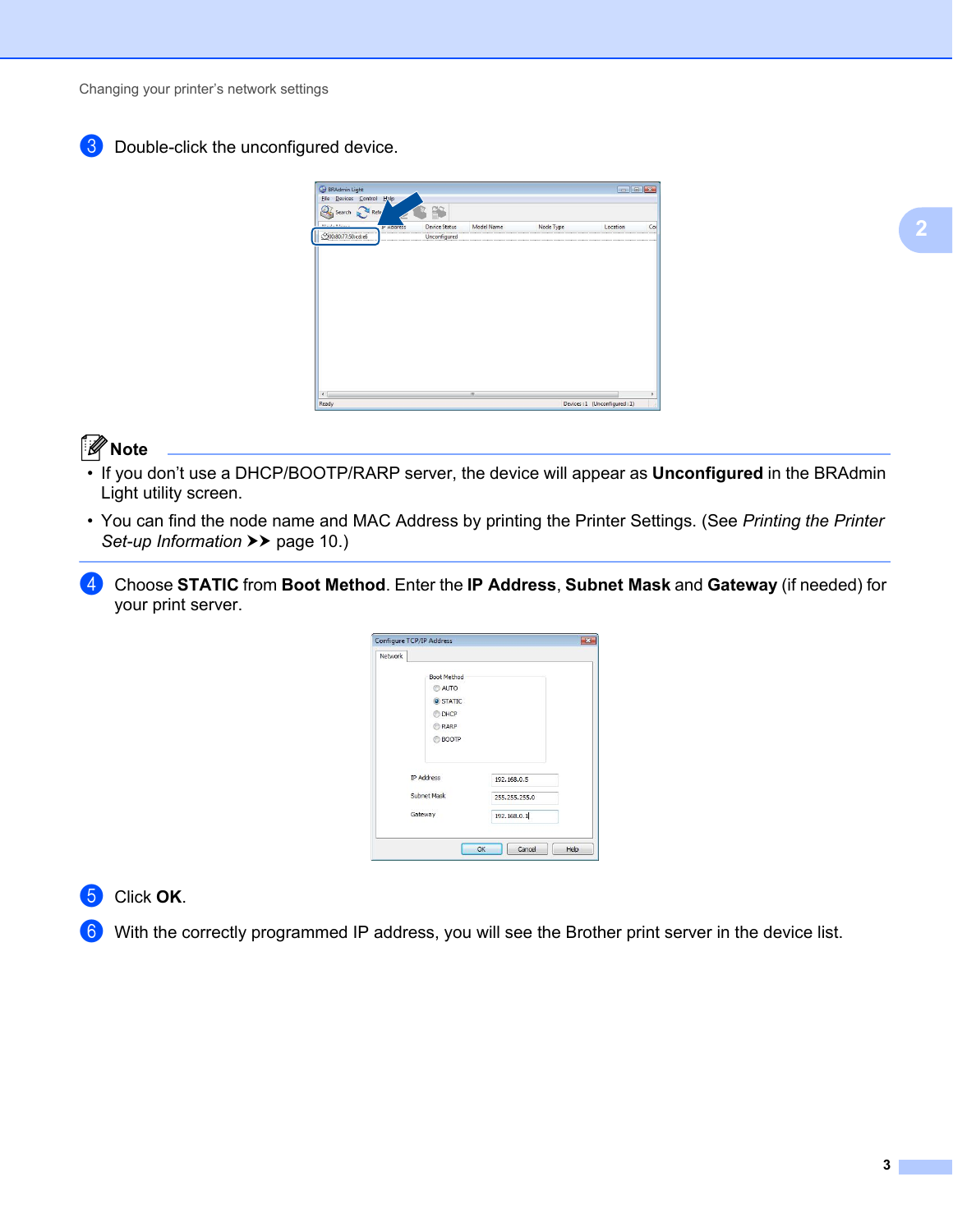## <span id="page-7-0"></span>**Other Management Utilities <sup>2</sup>**

Your Brother printer can be used with the following management utilities in addition to the BRAdmin Light utility. You can change your network settings using these utilities.

#### <span id="page-7-2"></span><span id="page-7-1"></span>**BRAdmin Professional utility (Windows) <sup>2</sup>**

BRAdmin Professional is a utility for a more advanced management of network connected Brother devices. This utility can search for Brother products on your network and view the device status from an easy to read Explorer style window that changes color identifying the status of each device. You can configure network and device settings along with the ability to update device firmware from a Windows computer on your LAN. BRAdmin Professional can also log activity of Brother devices on your network and export the log data in an HTML, CSV, TXT or SQL format.

For more information and downloading, visit us at [support.brother.com](http://support.brother.com/).



- Please use the latest version of the BRAdmin Professional utility that is available as a download from [support.brother.com](http://support.brother.com/). This utility is only available for Windows users.
- If you are using firewall, anti-spyware, or antivirus software, temporarily disable them. Once you are sure that you can print, enable them again.
- The node name appears in the current BRAdmin Professional window. The default node name is "BRNxxxxxxxxxxxx" or "BRWxxxxxxxxxxxx". ("xxxxxxxxxxxx" is based on your printer's MAC Address / Ethernet Address.)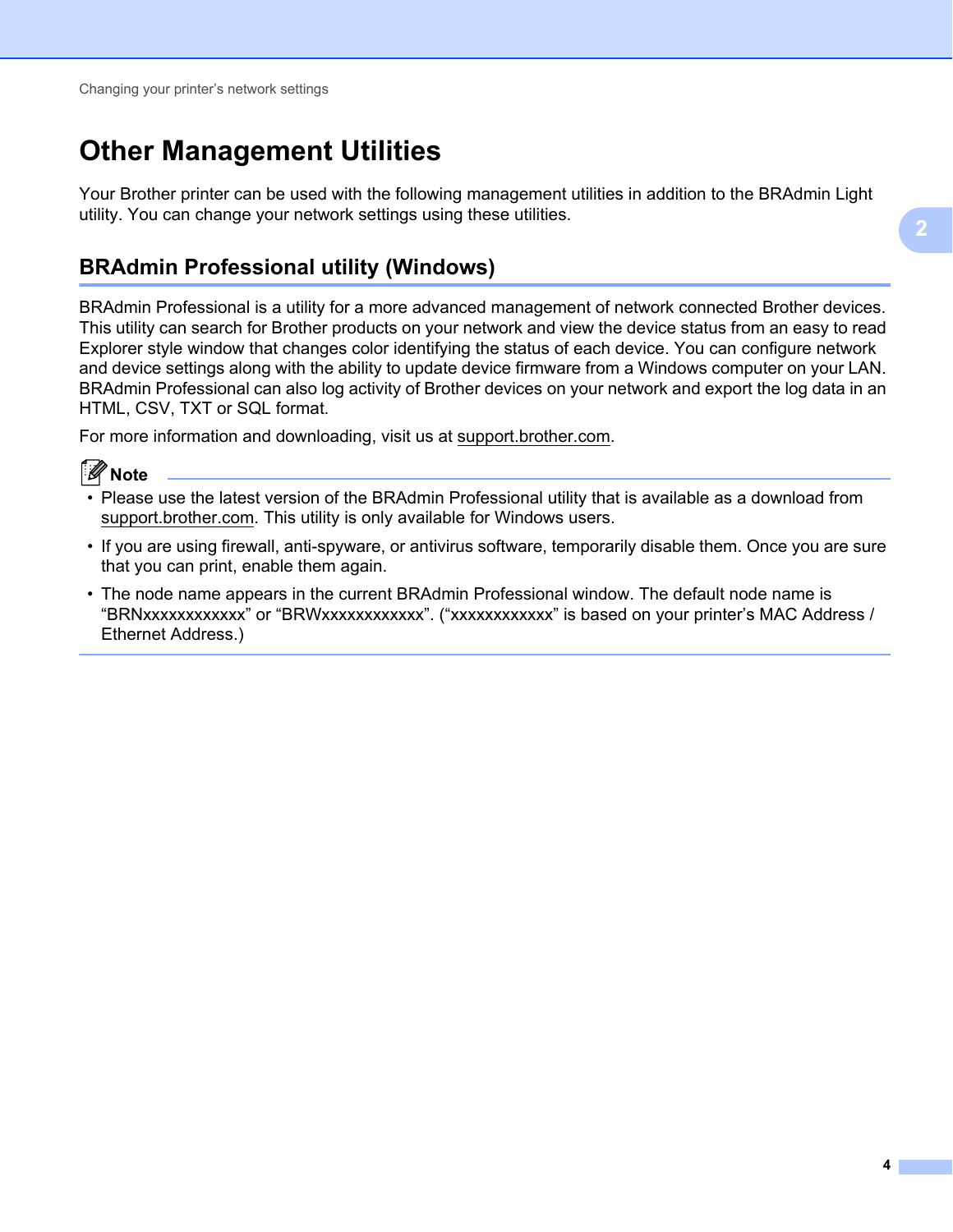## **3**

## <span id="page-8-0"></span>**Configuring your printer for a wireless network <sup>3</sup>**

## <span id="page-8-1"></span>**Overview <sup>3</sup>**

To connect your printer to your wireless network, see the installation procedure in the User's Guide. Configuration using the CD-ROM installer and a USB cable is the recommended method for users. By using this method, you can easily connect your printer to your wireless network.

For additional wireless configuration methods please read this chapter for more details on how to configure the wireless network settings. For information on TCP/IP settings, see *[Changing your printer's network](#page-5-4)*  [settings \(IP address, Subnet mask and Gateway\)](#page-5-4) >> page 2.



• To achieve optimum results with normal every day document printing, use the Brother printer as close to the WLAN access point/router as possible with minimal obstructions. Large objects and walls between the two devices as well as interference from other electronic devices can affect the data transfer speed of your documents.

Due to these factors, wireless may not be the best method of connection for all types of documents and applications. You can use USB for the fastest throughput speed.

• Before configuring wireless settings, you will need to know your SSID and Network Key.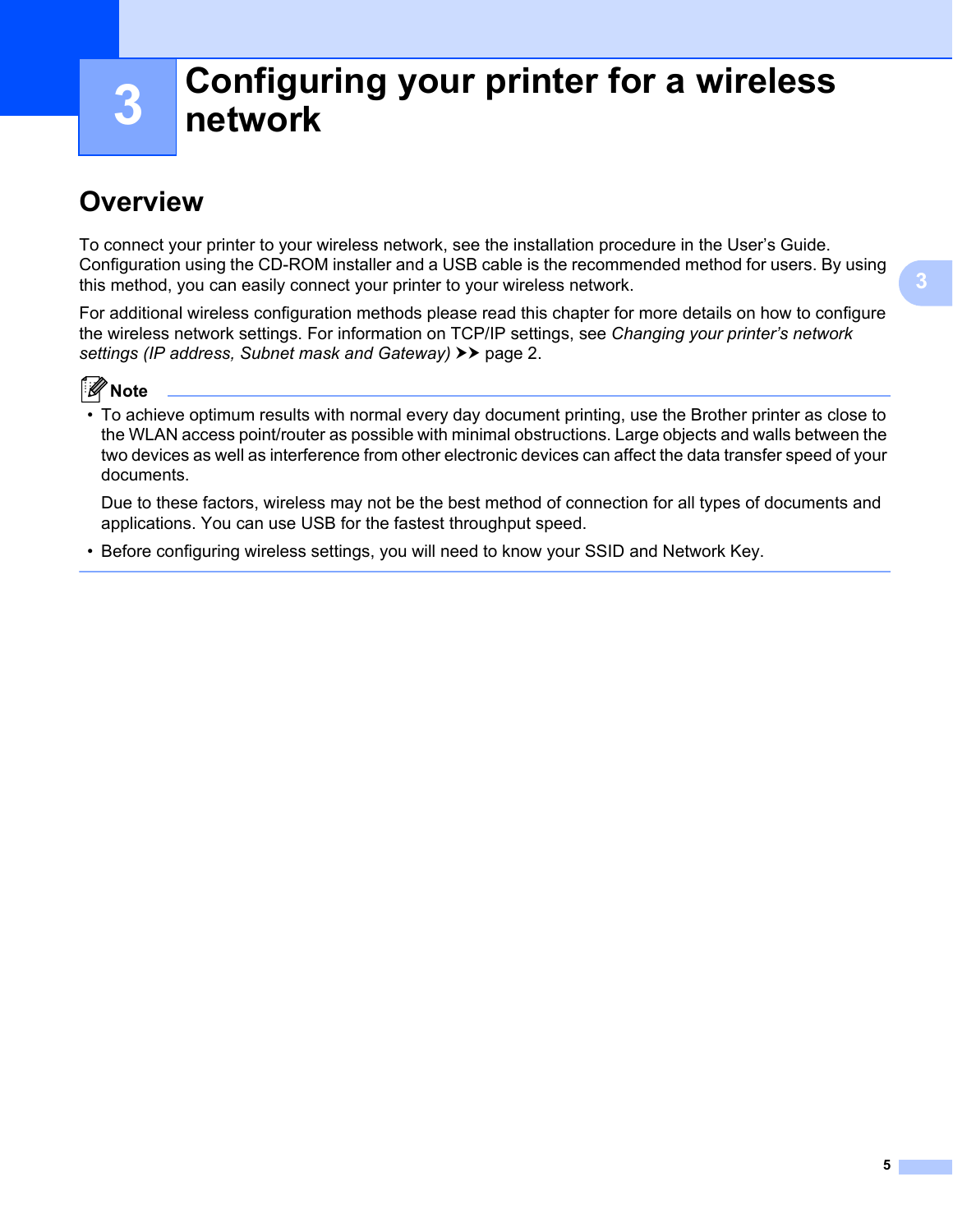### <span id="page-9-0"></span>**Confirm your network environment <sup>3</sup>**

#### <span id="page-9-1"></span>**Connected to a computer with a WLAN access point/router in the network (Infrastructure mode) <sup>3</sup>**



- <span id="page-9-2"></span>**1 WLAN access point/router [1](#page-9-2)**
	- <sup>1</sup> If your computer supports Intel<sup>®</sup> My WiFi Technology (Intel<sup>®</sup> MWT), you can use your computer as a Wi-Fi Protected Setup supported access point.
- **2 Wireless network printer (your printer)**
- **3 Wireless capable computer connected to the WLAN access point/router**
- **4 Wired computer (which is not wireless capable) connected to the WLAN access point/router with an Ethernet cable**
- **5 Smartphone**

#### **Install method <sup>3</sup>**

The following instructions will offer the methods for installing your Brother printer in a wireless network environment. Choose the method you prefer for your environment.

Wireless configuration temporarily using a USB cable (Recommended)

See [Wireless configuration temporarily using a USB cable \(Recommended\)](#page-11-0) >> page 8.

■ One-push wireless configuration using WPS

See [One-push configuration using Wi-Fi Protected Setup](#page-12-0) >> page 9.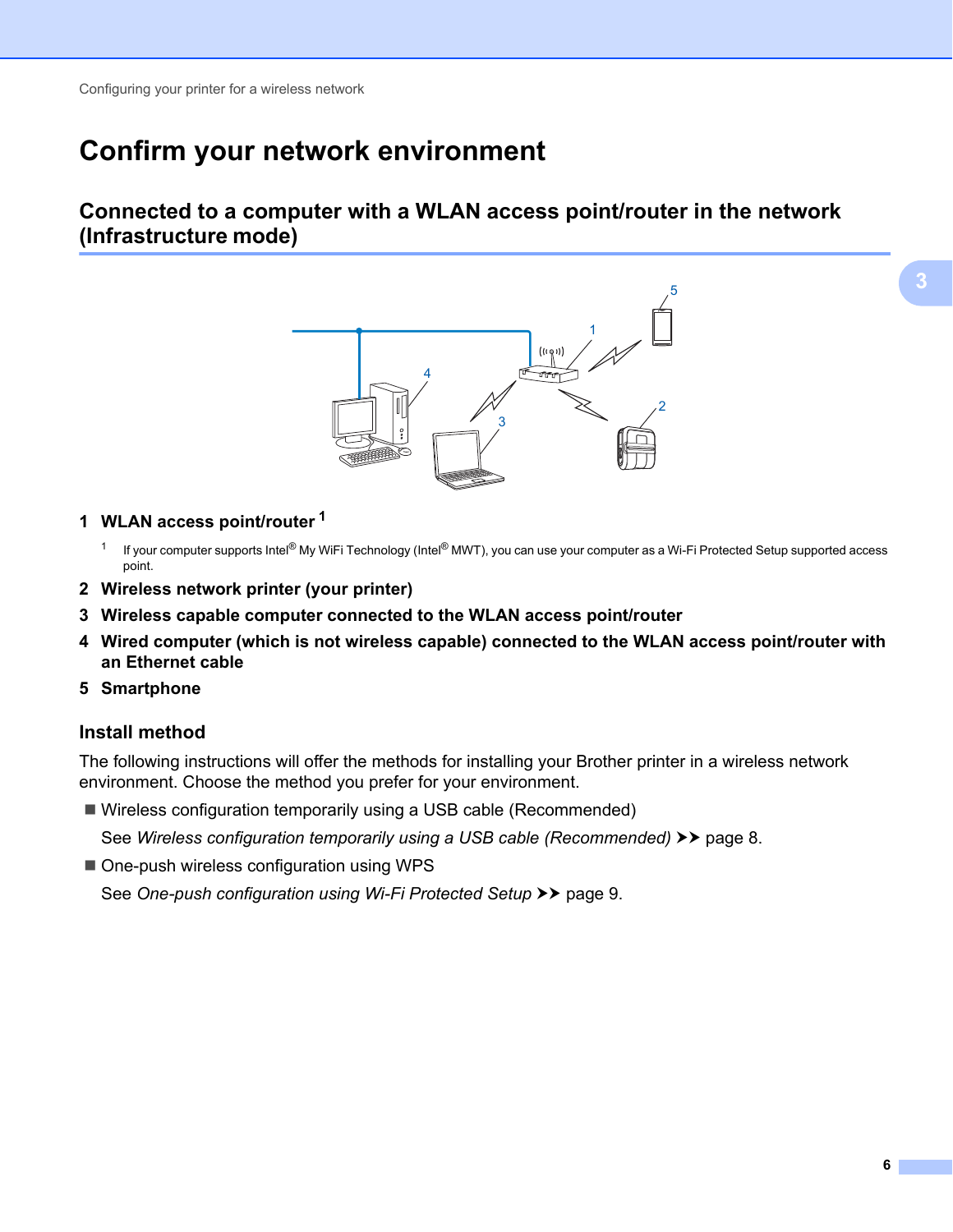#### <span id="page-10-0"></span>**Connected to a wireless capable computer without a WLAN access point/router in the network (Ad-hoc mode) <sup>3</sup>**

This type of network does not have a central WLAN access point/router. Each wireless client communicates directly with each other. When the Brother wireless printer (your printer) is part of this network, it receives all print jobs directly from the computer sending the print data.



#### **1 Wireless network printer (your printer)**

#### **2 Wireless capable computer**

We cannot guarantee wireless network connection with Windows Server products in Ad-hoc mode.

#### For Apple Mobile Device Users:

Depending on your device's model and OS version, you may not be able to connect to your printer in Ad-Hoc Mode. For more information about your printer's compatibility with Apple devices, visit the Brother support website at [support.brother.com.](http://support.brother.com/)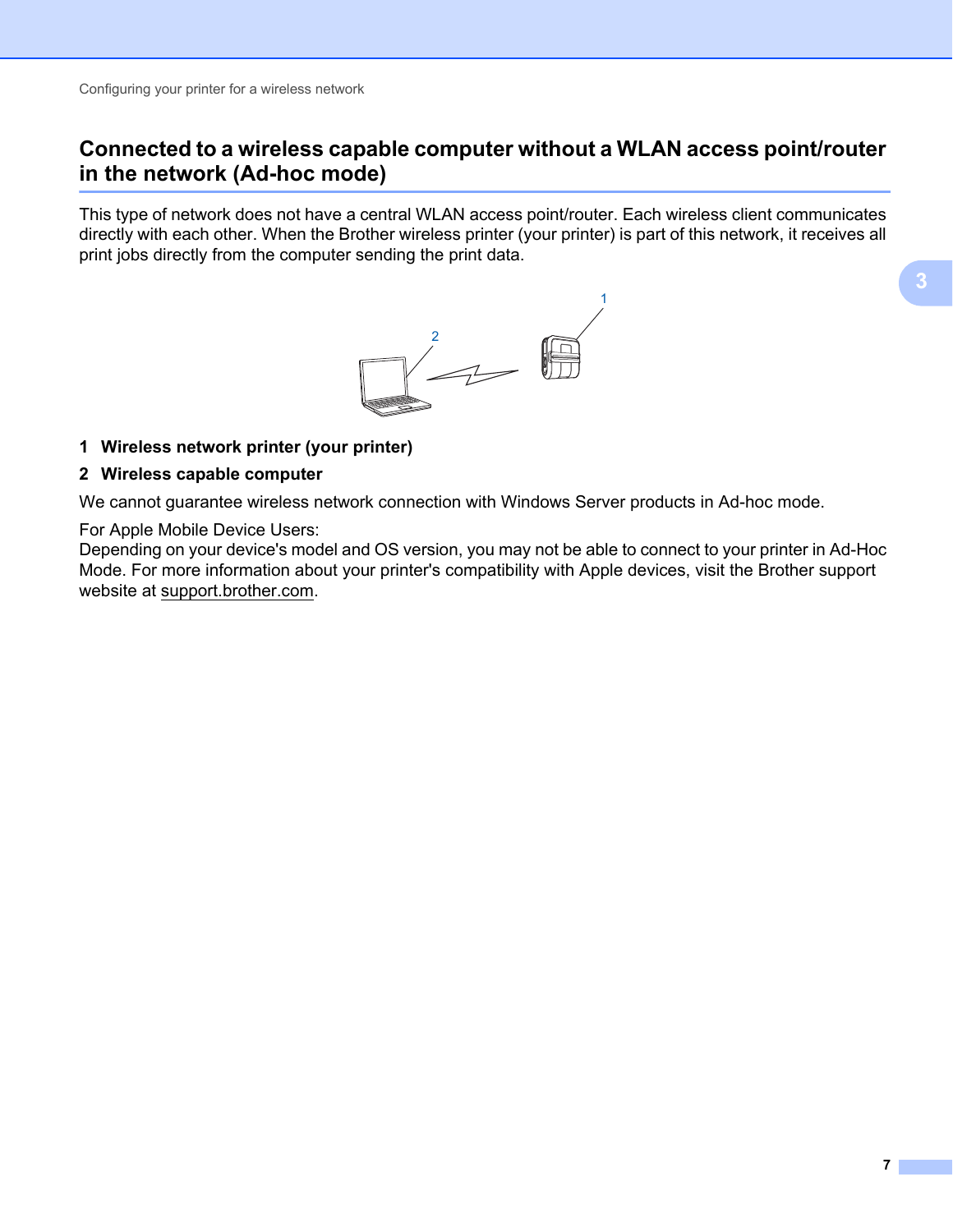## <span id="page-11-0"></span>**Wireless configuration temporarily using a USB cable (Recommended) <sup>3</sup>**

It is recommended that you use a PC wirelessly connected to your network for this method.

You can remotely configure the printer from the computer on the network using a USB cable (A)  $1$ .



<span id="page-11-1"></span> $1$  You can configure the wireless settings of the printer using a USB cable temporarily connected to a wired or wireless computer. See the installation procedure in the User's Guide.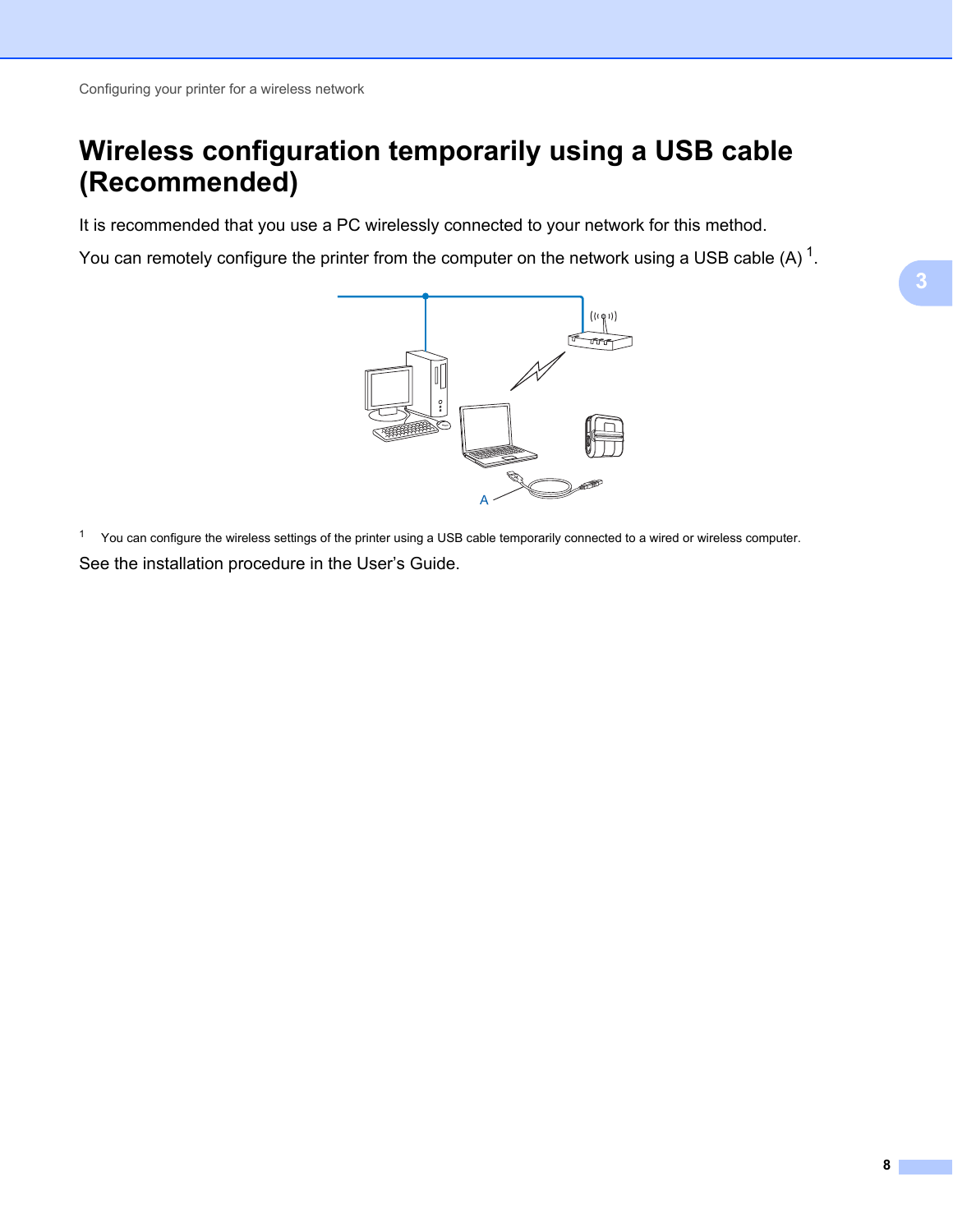## <span id="page-12-0"></span>**One-push configuration using Wi-Fi Protected Setup <sup>3</sup>**

You can use WPS to configure your wireless network settings easily if your WLAN access point/router (A) supports Wi-Fi Protected Setup (PBC $<sup>1</sup>$  $<sup>1</sup>$  $<sup>1</sup>$ ).</sup>



<span id="page-12-1"></span><sup>1</sup> Push Button Configuration

See the installation procedure in the User's Guide.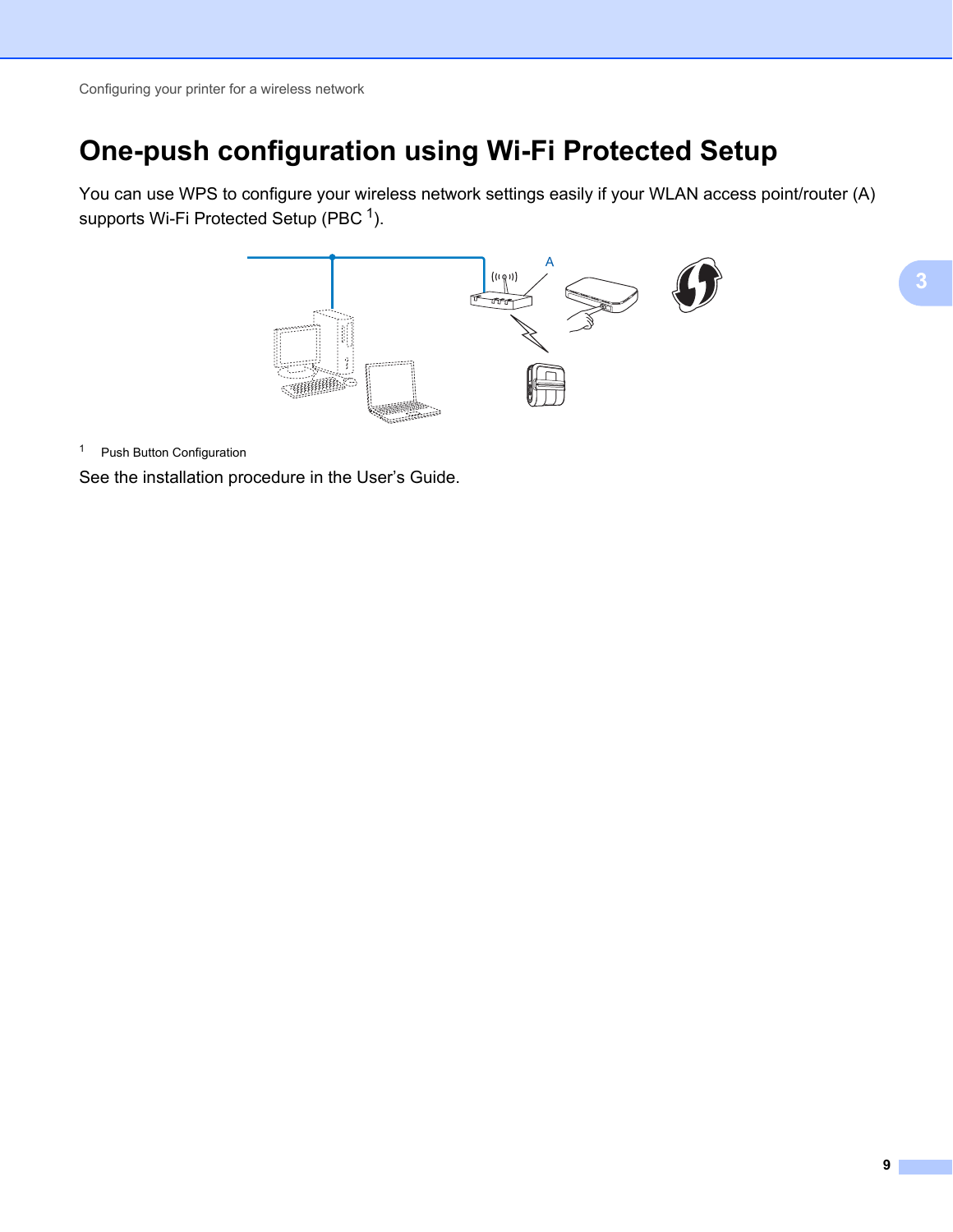## **4**

## <span id="page-13-2"></span><span id="page-13-0"></span>**Printing the Printer Set-up Information <sup>4</sup>**

## <span id="page-13-3"></span><span id="page-13-1"></span>**Printing the Printer Set-up Information <sup>4</sup>**

You can use the  $f \rhd$  (Feed) button to print a report that lists the following printer settings:

- Program version
- **Printer usage history**
- $\blacksquare$  Missing dot test pattern
- Utility setting information
- **List of transferred data**
- Network setting information
- Wi-Fi setting information

#### **Note**

- You can use the utility to set in advance which items will be printed.
- The node name appears in the Printer Settings. The default node name is "BRNxxxxxxxxxxxx" or "BRWxxxxxxxxxxxx". ("xxxxxxxxxxxx" is based on your printer's MAC Address / Ethernet Address.)
- $\Box$  Make sure that a roll of 4" (101.6 mm) receipt paper has been loaded and the RD Roll compartment cover is closed.

#### 2 Turn on the printer.

**3** Press and hold the  $t \Delta$  (Feed) button until the POWER indicator starts blinking in green. The settings will be printed.

#### **Note**

- To print the Printer Settings, we recommend to use 4" (101.6 mm) receipt paper or continuous length label.
- This operation can also be performed using RJ Utility. See the User's Guide for more details about RJ Utility.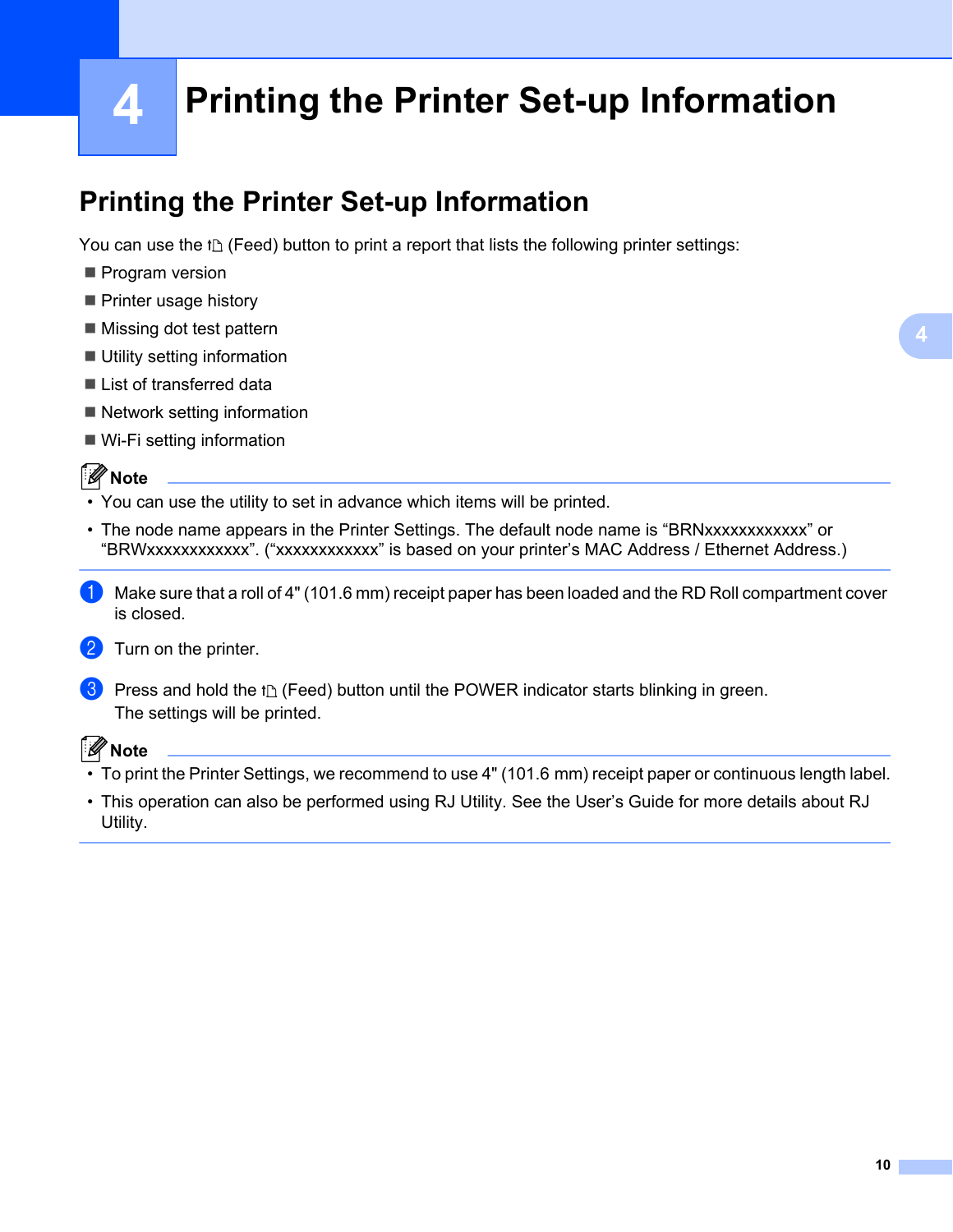**5**

## <span id="page-14-0"></span>**Web Based Management <sup>5</sup>**

### <span id="page-14-1"></span>**Overview <sup>5</sup>**

You can use a standard web browser to manage a printer on your network using HTTP. When using Web Based Management, the following are possible:

- Display printer status information
- Change network settings such as TCP/IP information
- Display software version information of the printer and print server
- Change network and printer configuration details

**Note**

We recommend Microsoft<sup>®</sup> Internet Explorer<sup>®</sup> 7.0/8.0 or Firefox<sup>®</sup> 3.6 for Windows. Please also make sure that JavaScript and cookies are always enabled in whichever browser you use.

In order to use Web Based Management, your network must use TCP/IP, and the printer and computer must have a valid IP address.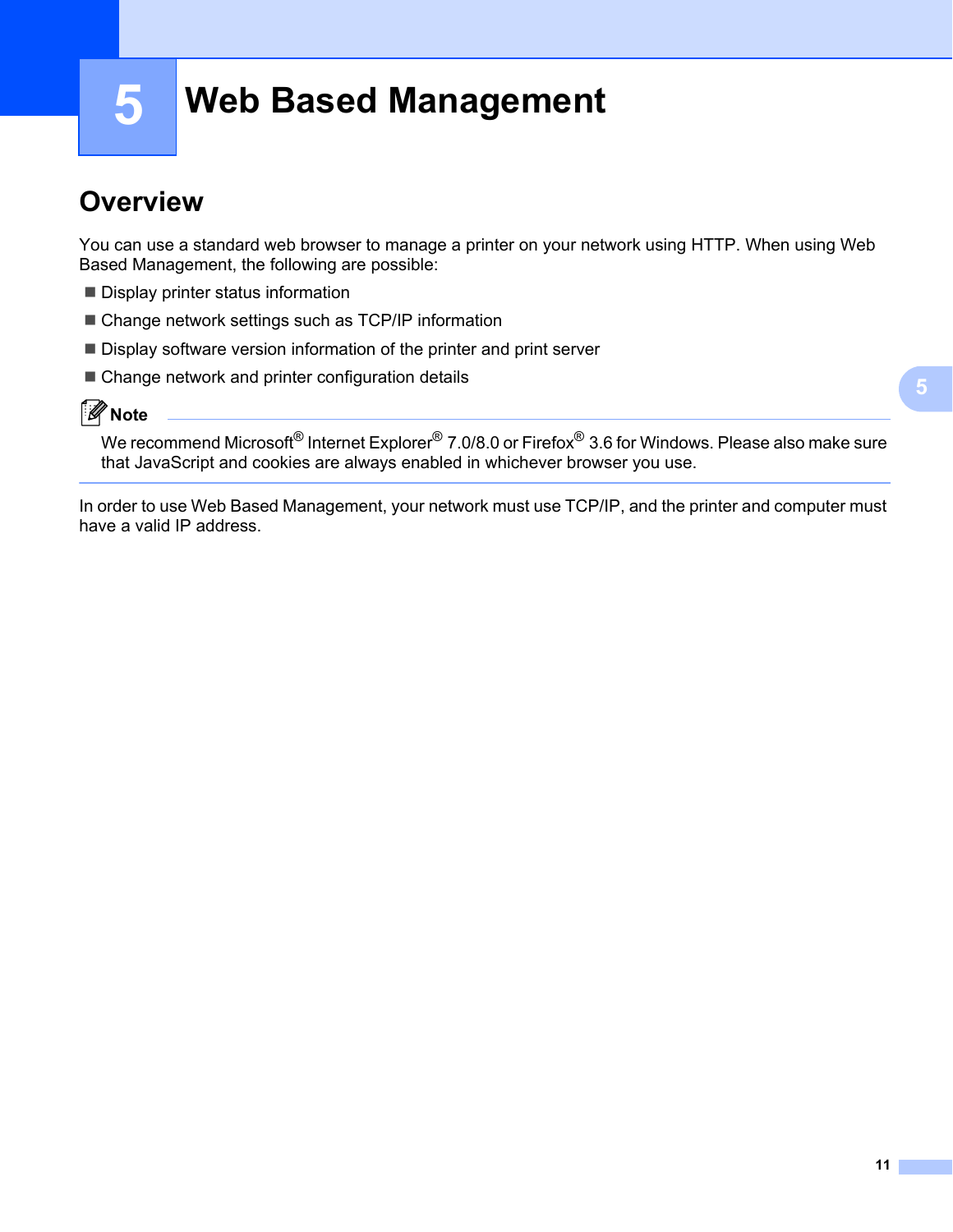## <span id="page-15-1"></span><span id="page-15-0"></span>**Configuring the printer settings using Web Based Management (web browser) <sup>5</sup>**

A standard web browser can be used to change your print server settings using the HTTP (Hyper Text Transfer Protocol).



**1)** Type http://printer\_ip\_address/ into your browser. (Where printer\_ip\_address is the IP address or the print server name.)

#### For example:

http://192.168.1.2/ (if the printer's IP address is 192.168.1.2.).

#### **Note**

If you have edited the hosts file on your computer or are using a Domain Name System, you can also enter the DNS name of the print server. As the print server supports TCP/IP and NetBIOS, you can also enter the NetBIOS name of the print server. The NetBIOS name can be seen on the printer settings page. The NetBIOS name assigned is the first 15 characters of the node name and by default it will appear as "BRNxxxxxxxxxxxx" where "xxxxxxxxxxxxx" is the Ethernet address.

#### **2** Click **Network Configuration**.

- Enter a user name and a password. The User Name is  $\alpha$ dmin and the default Password is  $\alpha$ ccess.
- **Click OK.**
- You can now change the print server settings.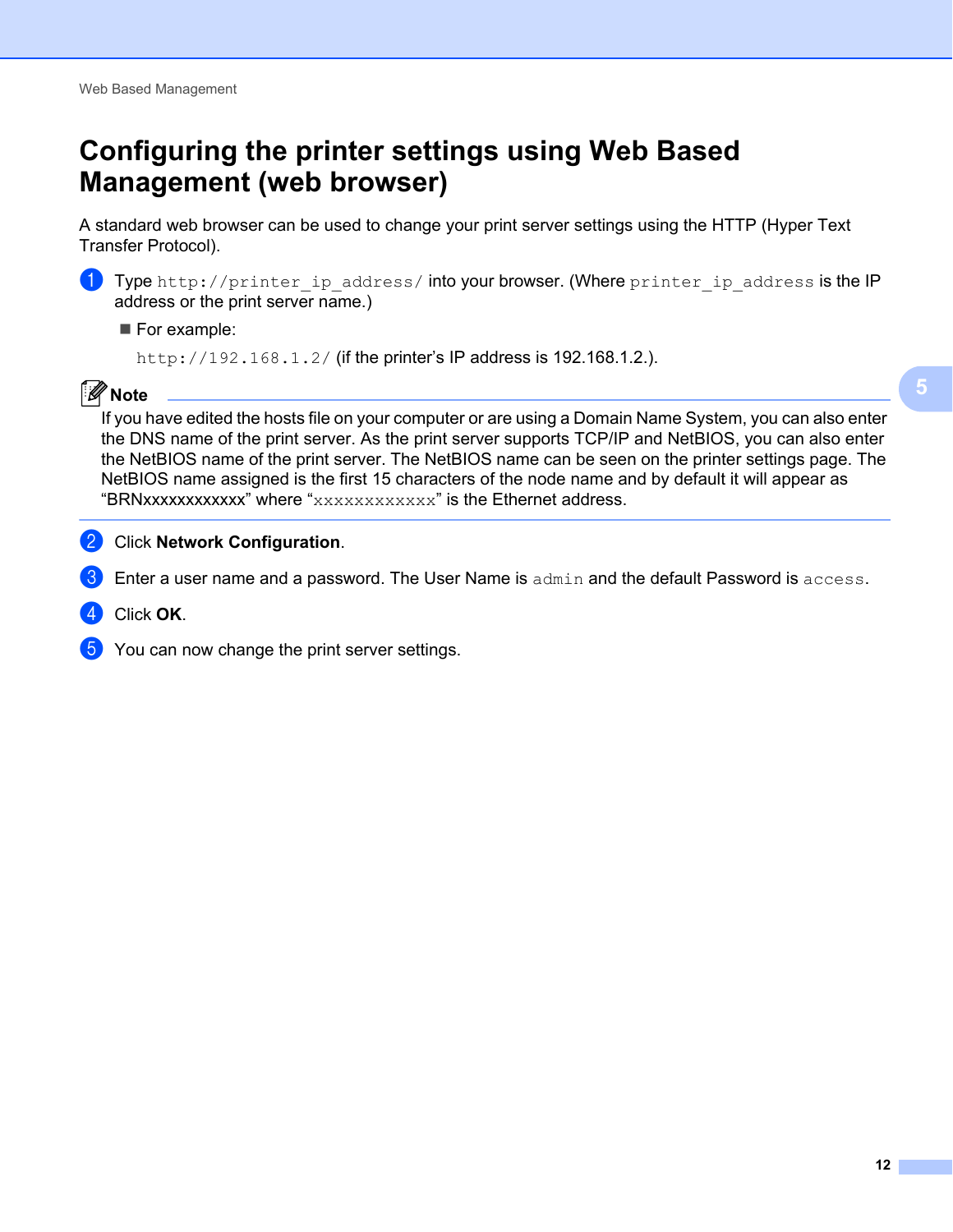**6**

## <span id="page-16-0"></span>**Troubleshooting <sup>6</sup>**

## <span id="page-16-1"></span>**Overview <sup>6</sup>**

This chapter explains how to resolve typical network problems you may encounter when using your Brother printer. If, after reading this chapter, you are unable to resolve your problem, please visit the Brother support website at: [support.brother.com.](http://support.brother.com/)

#### <span id="page-16-2"></span>**Make sure that the following items are configured before reading this chapter.**

#### **I cannot complete the wireless network setup configuration.**

| <b>Question</b>                                                                                                                               | <b>Solution</b>                                                                                                                                                                                                       |
|-----------------------------------------------------------------------------------------------------------------------------------------------|-----------------------------------------------------------------------------------------------------------------------------------------------------------------------------------------------------------------------|
| Are your security settings                                                                                                                    | Reconfirm and choose the correct security settings.                                                                                                                                                                   |
| (SSID/Network Key) correct?                                                                                                                   | • The manufacturer's name or model no. of the WLAN access point/router may<br>be used as the default security settings.                                                                                               |
|                                                                                                                                               | • See the instructions supplied with your WLAN access point/router for<br>information on how to find the security settings.                                                                                           |
|                                                                                                                                               | • Ask the manufacturer of your WLAN access point/router or ask your Internet<br>provider or network administrator.                                                                                                    |
| Are you using MAC address<br>filtering?                                                                                                       | Confirm that the MAC address of the Brother printer is allowed in the filter. You can<br>find the MAC address from the Network Setting Tool. See the User's Guide for more<br>details about the Network Setting Tool. |
| Is your WLAN access                                                                                                                           | ■ You should type the correct SSID name or Network Key by hand.                                                                                                                                                       |
| point/router in stealth mode?<br>(not broadcasting the SSID)                                                                                  | ■ Check the SSID name or the Network Key in the instructions supplied with your<br>WLAN access point/router and reconfigure the wireless network setup.                                                               |
| I have checked and tried all of<br>the above, but still cannot<br>complete the wireless<br>configuration. Is there anything<br>else I can do? | Use the Network Setting Tool.                                                                                                                                                                                         |
| Is your Brother printer properly<br>connected to the WLAN access<br>point/router?                                                             | If the Wi-Fi indicator is lit, the network is properly connected. If the Wi-Fi indicator is<br>blinking, the network is not connected properly, and the wireless network setup must<br>be reconfigured.               |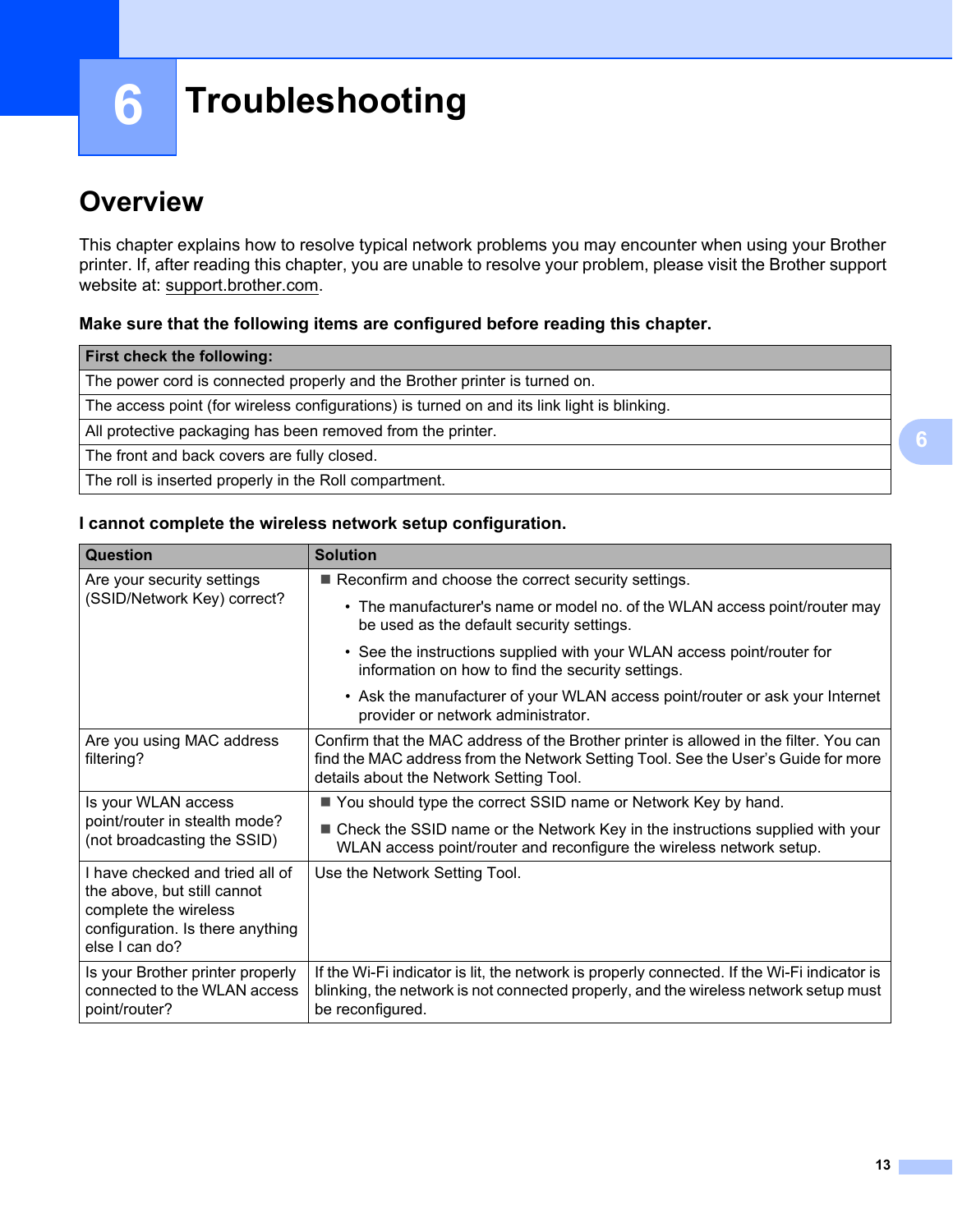| Question                                                                                                                                                                    | <b>Solution</b>                                                                                                                                   |
|-----------------------------------------------------------------------------------------------------------------------------------------------------------------------------|---------------------------------------------------------------------------------------------------------------------------------------------------|
| Are you using security                                                                                                                                                      | ■ Confirm your settings in the installer dialog.                                                                                                  |
| software?                                                                                                                                                                   | ■ Allow access when the alert message of the security software appears during the<br>RJ-4040 installation.                                        |
| Is your Brother printer placed<br>too far from the WLAN access<br>point/router?                                                                                             | Place your Brother printer within about 3.3 feet (1 meter) from the WLAN access<br>point/router when you configure the wireless network settings. |
| Are there any obstructions<br>(walls or furniture, for example)<br>between your printer and the<br>WLAN access point/router?                                                | Move your Brother printer to an obstruction-free area, or closer to the WLAN access<br>point/router.                                              |
| Is there a wireless computer,<br>Bluetooth supported device,<br>microwave oven or digital<br>cordless phone near the<br>Brother printer or the WLAN<br>access point/router? | Move all devices away from the Brother printer or WLAN access point/router.                                                                       |

#### <span id="page-17-0"></span>**The Brother printer is not found on the network during the RJ-4040 installation.**

#### **The Brother printer cannot print via the wireless network. The Brother printer is not found on the network even after successful installation.**

| <b>Question</b>                     | <b>Solution</b>                                                                                                                             |
|-------------------------------------|---------------------------------------------------------------------------------------------------------------------------------------------|
| Are you using security<br>software? | See I'm using security software. >> page 15.                                                                                                |
| Is your Brother printer assigned    | ■ Confirm the IP address and the Subnet Mask.                                                                                               |
| with an available IP address?       | Verify that both the IP addresses and Subnet Masks of your computer and the<br>Brother printer are correct and located on the same network. |
|                                     | For more information on how to verify the IP address and the Subnet Mask, ask<br>the network administrator.                                 |
|                                     | ■ Confirm the IP address and the Subnet Mask using the Network Setting Tool.                                                                |
|                                     | ■ Confirm your settings using the Network Setting Tool.                                                                                     |
|                                     | See the User's Guide for more details about the Network Setting Tool.                                                                       |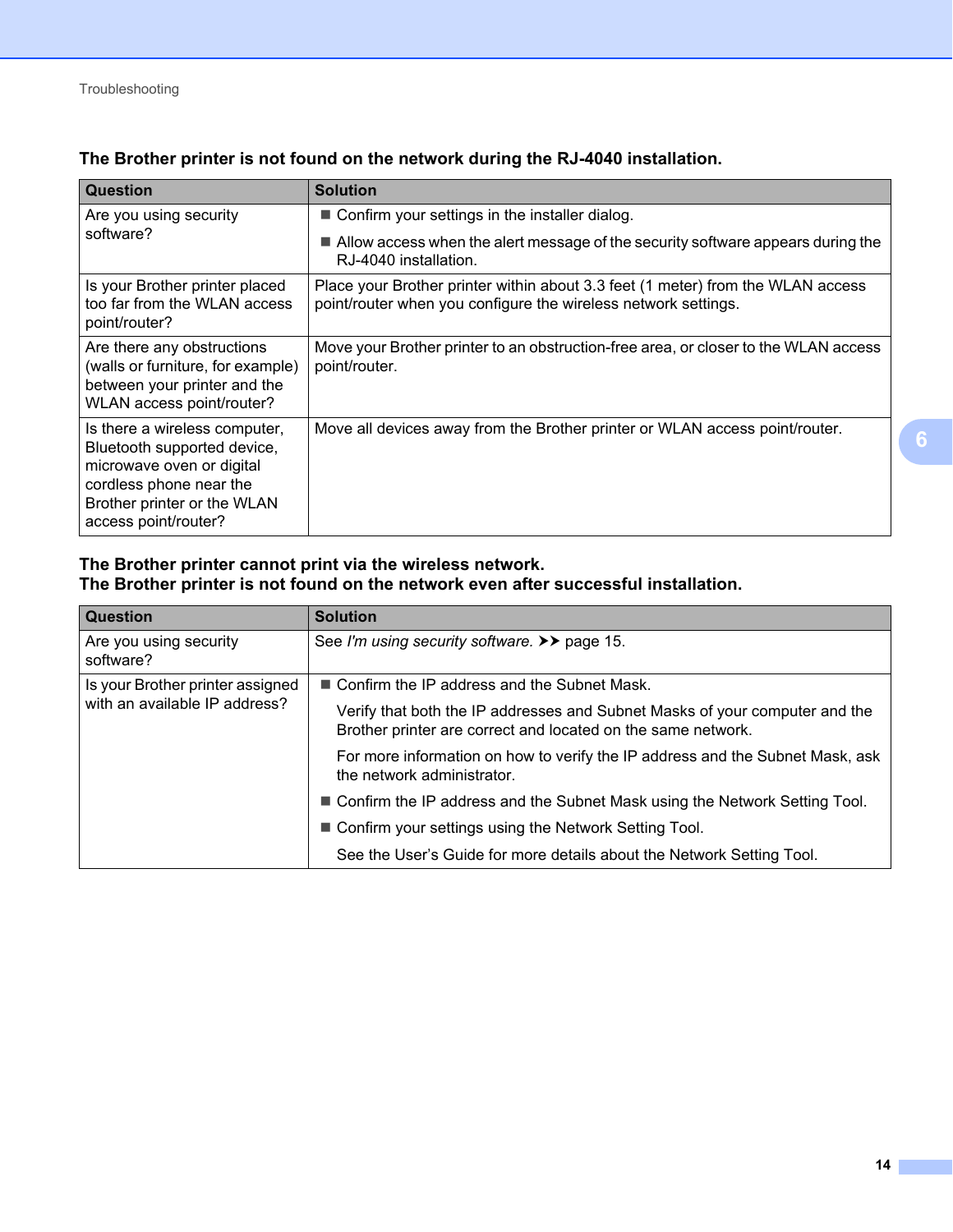#### **The Brother printer cannot print via the wireless network. The Brother printer is not found on the network even after successful installation. (continued)**

| <b>Question</b>                                                                                                              | <b>Solution</b>                                                                                                                     |
|------------------------------------------------------------------------------------------------------------------------------|-------------------------------------------------------------------------------------------------------------------------------------|
| Did your previous printing job                                                                                               | If the failed print job is still in your computer's print queue, delete it.                                                         |
| fail?                                                                                                                        | Double-click the printer icon in the following folder and then choose<br>Cancel All Documents in the Printer menu:                  |
|                                                                                                                              | (Windows XP)                                                                                                                        |
|                                                                                                                              | <b>Start and Printers and Faxes.</b>                                                                                                |
|                                                                                                                              | (Windows Vista)                                                                                                                     |
|                                                                                                                              | <b>B</b> , Control Panel, Hardware and Sound and then Printers.                                                                     |
|                                                                                                                              | (Windows 7)                                                                                                                         |
|                                                                                                                              | <b>19.</b> Control Panel, Hardware and Sound, Devices and Printers and then<br><b>Printers and Faxes.</b>                           |
| Are you connecting the Brother<br>printer to the network                                                                     | ■ Print the Printer settings. (For how to print, see Printing the Printer Set-up<br>Information $\rightarrow \rightarrow$ page 10.) |
| wirelessly?                                                                                                                  | ■ See The Brother printer is not found on the network during the RJ-4040<br>installation. $\triangleright$ page 14.                 |
| I have checked and tried all of<br>above, however the Brother<br>printer does not print. Is there<br>anything else I can do? | Uninstall the RJ-4040 installer and reinstall it.                                                                                   |

#### <span id="page-18-0"></span>**I'm using security software.**

| Question                                                                                                                                                                     | <b>Solution</b>                                                                                                                                                                                                                                                                                                          |
|------------------------------------------------------------------------------------------------------------------------------------------------------------------------------|--------------------------------------------------------------------------------------------------------------------------------------------------------------------------------------------------------------------------------------------------------------------------------------------------------------------------|
| Did you choose to accept the<br>security alert dialog during the<br>standard installation or<br><b>BRAdmin Light installation or</b><br>when using the printing<br>features? | If you did not choose to accept the security alert dialog, the firewall function of your<br>security software may be rejecting access. Some security software might block<br>access without showing a security alert dialog. To allow access, see the instructions<br>of your security software or ask the manufacturer. |
| I want to know the necessary                                                                                                                                                 | The following port numbers are used for Brother network features:                                                                                                                                                                                                                                                        |
| port number for the security<br>software settings.                                                                                                                           | <b>BRAdmin Light - Port number 161 / Protocol UDP</b>                                                                                                                                                                                                                                                                    |
|                                                                                                                                                                              | For details on how to open the port, see the instructions of the security software or<br>ask the manufacturer.                                                                                                                                                                                                           |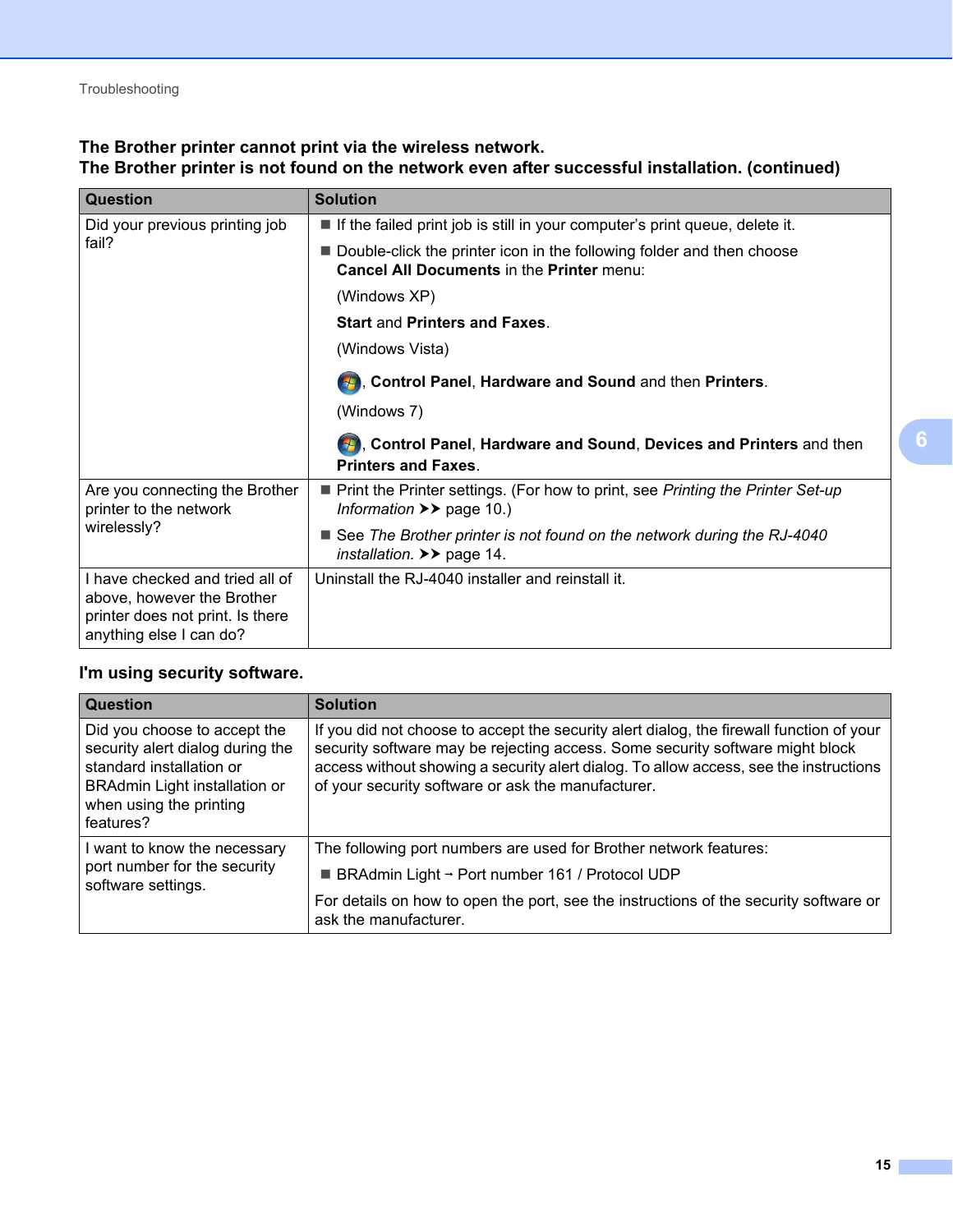#### **I want to check that my network devices are working properly.**

| <b>Question</b>                                                                    | <b>Solution</b>                                                                                                                                                                             |
|------------------------------------------------------------------------------------|---------------------------------------------------------------------------------------------------------------------------------------------------------------------------------------------|
| Is your Brother printer, access<br>point/router or network hub<br>turned on?       | Make sure you have confirmed all instructions in Make sure that the following items<br>are configured before reading this chapter. $\triangleright \triangleright$ page 13.                 |
| Where can I find the Brother<br>printer's network settings, such<br>as IP address? | Print the Printer settings. (For how to print, see Printing the Printer Set-up<br>Information $\rightarrow \rightarrow$ page 10.)                                                           |
| Check the Link Status in the<br>Network Configuration Report.                      | Print the Network Configuration Report and check that <b>Wireless Link Status</b> is<br>showing Link OK.                                                                                    |
|                                                                                    | If the Link Status shows Link DOWN or Failed To Associate, start again from the<br>Make sure that the following items are configured before reading this chapter.<br>$\rightarrow$ page 13. |
| Can you ping the Brother printer                                                   | Ping the Brother printer from your computer using the IP address or the node name.                                                                                                          |
| from your computer?                                                                | Successful $\rightarrow$ Your Brother printer is working correctly and connected to the same<br>network as your computer.                                                                   |
|                                                                                    | $\blacksquare$ Unsuccessful $\rightarrow$ Your Brother printer is not connected to the same network as<br>your computer.                                                                    |
|                                                                                    | Ask the network administrator and use the Network Setting Tool.                                                                                                                             |
| Is the Brother printer connected<br>to the wireless network?                       | Print the Printer Settings to confirm the state of a wireless connection. (For how to<br>print, see Printing the Printer Set-up Information >> page 10.)                                    |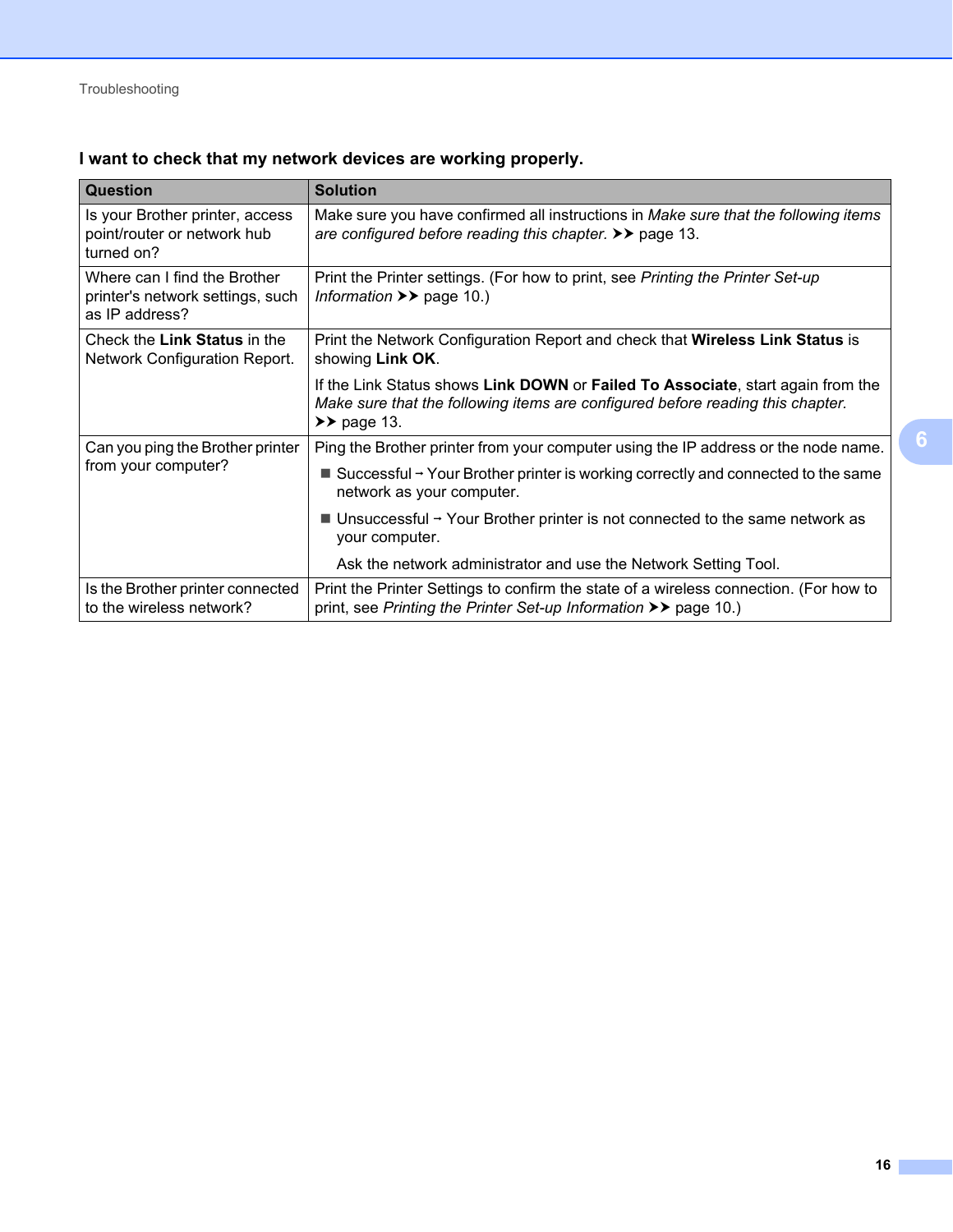<span id="page-20-0"></span>**Appendix A <sup>A</sup>**

**A**

## <span id="page-20-2"></span><span id="page-20-1"></span>**Supported protocols and security features**

| <b>Interface</b>             | <b>Wireless</b> | IEEE 802.11b/g/n (Infrastructure Mode / Ad-hoc Mode)                                                                                                                                                           |
|------------------------------|-----------------|----------------------------------------------------------------------------------------------------------------------------------------------------------------------------------------------------------------|
| <b>Network</b>               | Protocol (IPv4) | ARP, RARP, BOOTP, DHCP, APIPA (Auto IP), WINS/NetBIOS name<br>resolution, DNS Resolver, mDNS, LLMNR responder, LPR/LPD,<br>Custom Raw Port/Port9100, FTP Server, TFTP server, SNTP client,<br>SNMPv1/v2c, ICMP |
| <b>Network</b><br>(Security) | <b>Wireless</b> | SSID (32 chr), WEP 64/128 bit, WPA-PSK (TKIP/AES), WPA2-PSK<br>(AES), LEAP, EAP-FAST, PEAP*, EAP-TLS*, EAP-TTLS*                                                                                               |
|                              |                 | * If your printer's firmware version is 1.09 or lower, update the firmware<br>to the latest version. To download the latest firmware, please visit the<br>Brother support website at support brother com       |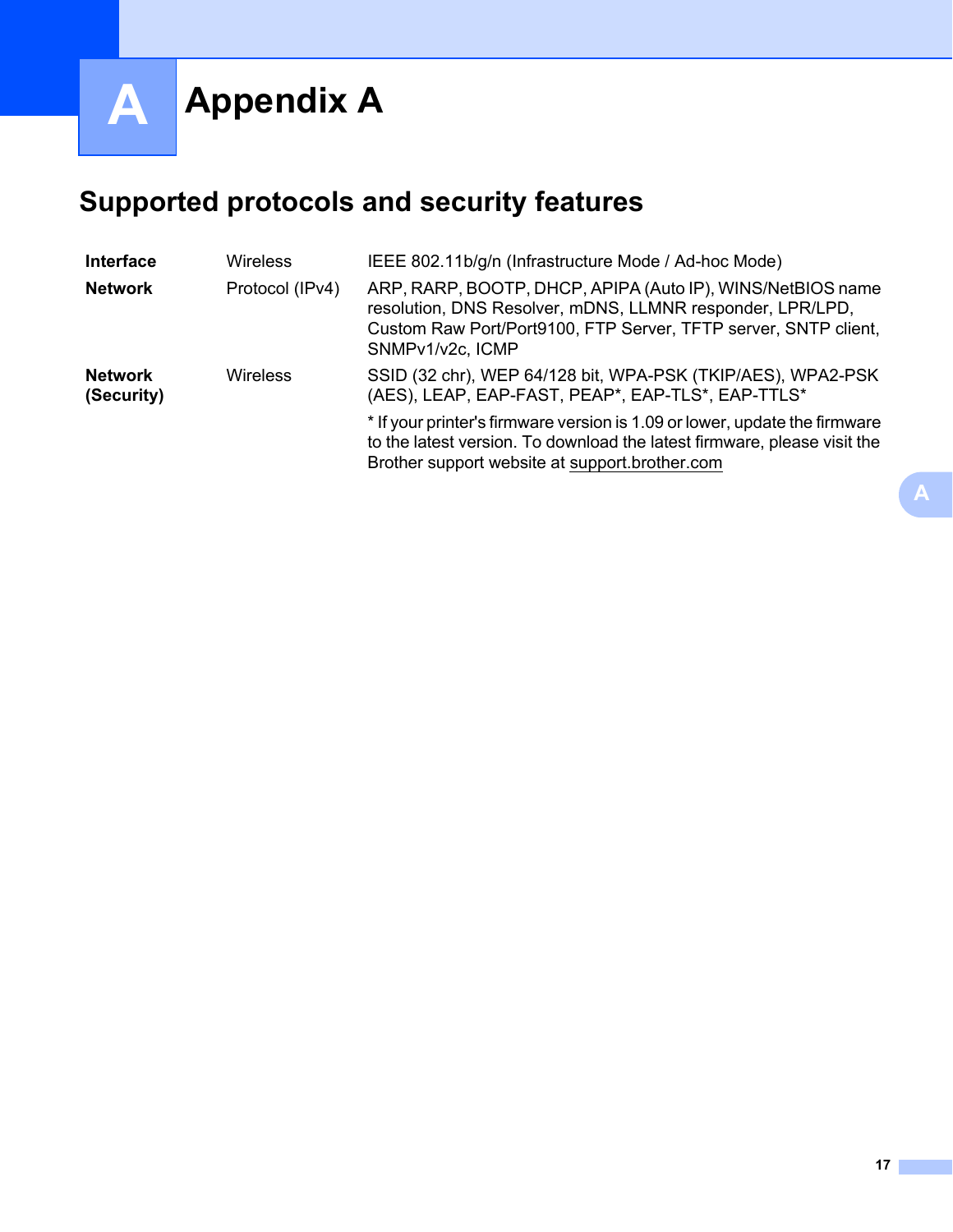<span id="page-21-0"></span>

In this section, you will find basic information about advanced network features of the Brother printer along general networking and common terms.

The supported protocols and the network features differ depending on the model you are using.

## <span id="page-21-1"></span>**Types of network connections and protocols <sup>B</sup>**

#### <span id="page-21-2"></span>**Types of network connections <sup>B</sup>**

#### **Wired network connection example**

#### **Peer-to-Peer printing using TCP/IP**

In a Peer-to-Peer environment, each computer directly sends and receives data to each device. There is no central server controlling file access or printer sharing.



#### **1 Router**

- In a smaller network of 2 or 3 computers, we recommend the Peer-to-Peer printing method as it is easier to configure than the [Network Shared printing](#page-22-0) method. See Network Shared printing >> page 19.
- Each computer must use the TCP/IP Protocol.
- The Brother printer needs an appropriate IP address configuration.
- If you are using a router, the Gateway address must be configured on the computers and the Brother printer.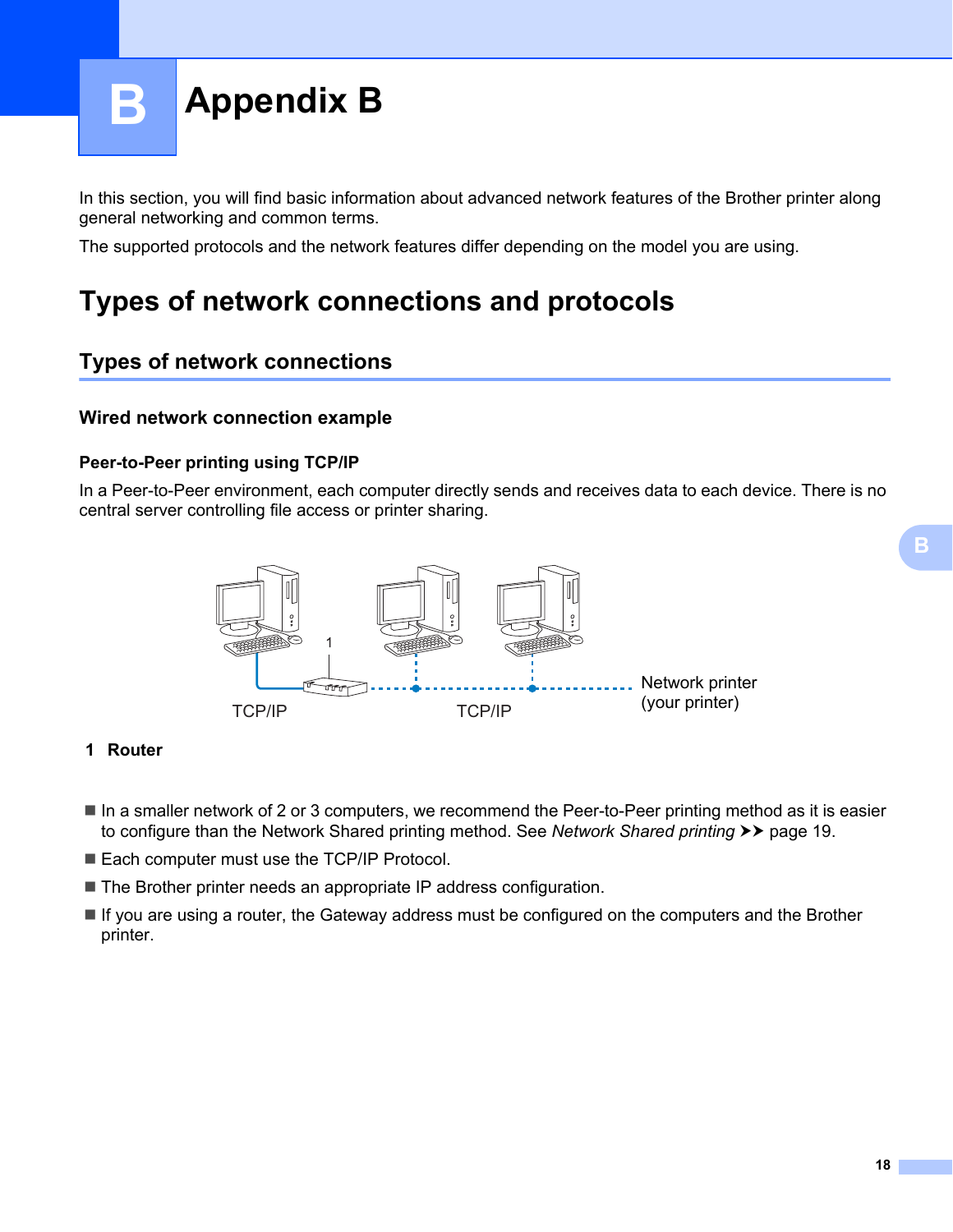Appendix B

#### <span id="page-22-0"></span>**Network Shared printing**

In a Network Shared environment, each computer sends data via a centrally controlled computer. This type of computer is often called a "Server" or a "Print Server". Its job is to control the printing of all print jobs.



- **1 Client computer**
- **2 Also known as "Server" or "Print server"**
- **3 TCP/IP or USB**
- In a larger network, we recommend a Network Shared printing environment.
- The "server" or the "print server" must use the TCP/IP print protocol.
- The Brother printer needs to have an appropriate IP address configuration unless the printer is connected via the USB or the serial interface at the server.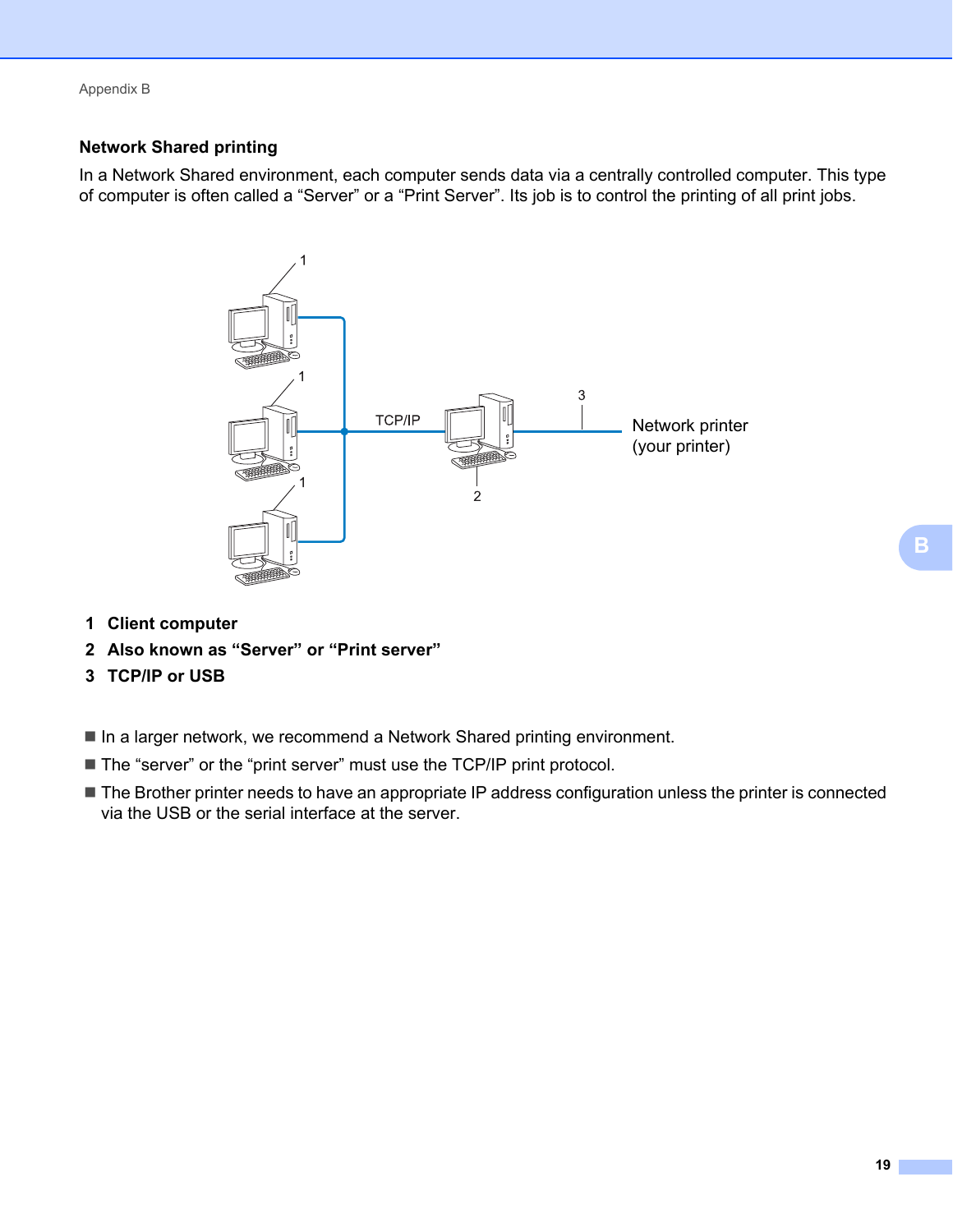#### <span id="page-23-0"></span>**Protocols <sup>B</sup>**

#### **TCP/IP protocols and functions <sup>B</sup>**

Protocols are the standardized sets of rules for transmitting data on a network. Protocols allow users to gain access to network connected resources.

The print server used on the Brother printer supports the TCP/IP (Transmission Control Protocol/Internet Protocol) protocol.

TCP/IP is the most popular set of protocols used for communication such as Internet and E-mail. This protocol can be used in almost all operating systems such as Windows, Windows Server, Mac OS X and Linux®. The following TCP/IP protocols are available on the Brother printer.



- You can configure the protocol settings by using the HTTP interface (web browser). (See *[Configuring the](#page-15-1)  [printer settings using Web Based Management \(web browser\)](#page-15-1)* >> page 12.)
- To find what protocols your Brother printer supports, see *[Supported protocols and security features](#page-20-2)*  $\rightarrow$  [page 17.](#page-20-2)

#### **DHCP/BOOTP/RARP <sup>B</sup>**

By using the DHCP/BOOTP/RARP protocols, the IP address can be automatically configured.

#### : Kl **Note**

To use the DHCP/BOOTP/RARP protocols, please contact your network administrator.

#### **APIPA <sup>B</sup>**

If you do not assign an IP address manually (using the BRAdmin software) or automatically (using a DHCP/BOOTP/RARP server), the Automatic Private IP Addressing (APIPA) protocol will automatically assign an IP address from the range 169.254.1.0 to 169.254.254.255.

#### **ARP <sup>B</sup>**

Address Resolution Protocol performs mapping of an IP address to a MAC address in a TCP/IP network.

#### **DNS** client

The Brother print server supports the Domain Name System (DNS) client function. This function allows the print server to communicate with other devices by using its DNS name.

#### **NetBIOS** name resolution

Network Basic Input/Output System name resolution enables you to obtain the IP address of the other device using its NetBIOS name during the network connection.

#### **WINS <sup>B</sup>**

Windows Internet Name Service is a service providing information for NetBIOS name resolution, by consolidating an IP address and a NetBIOS name that is on the local network.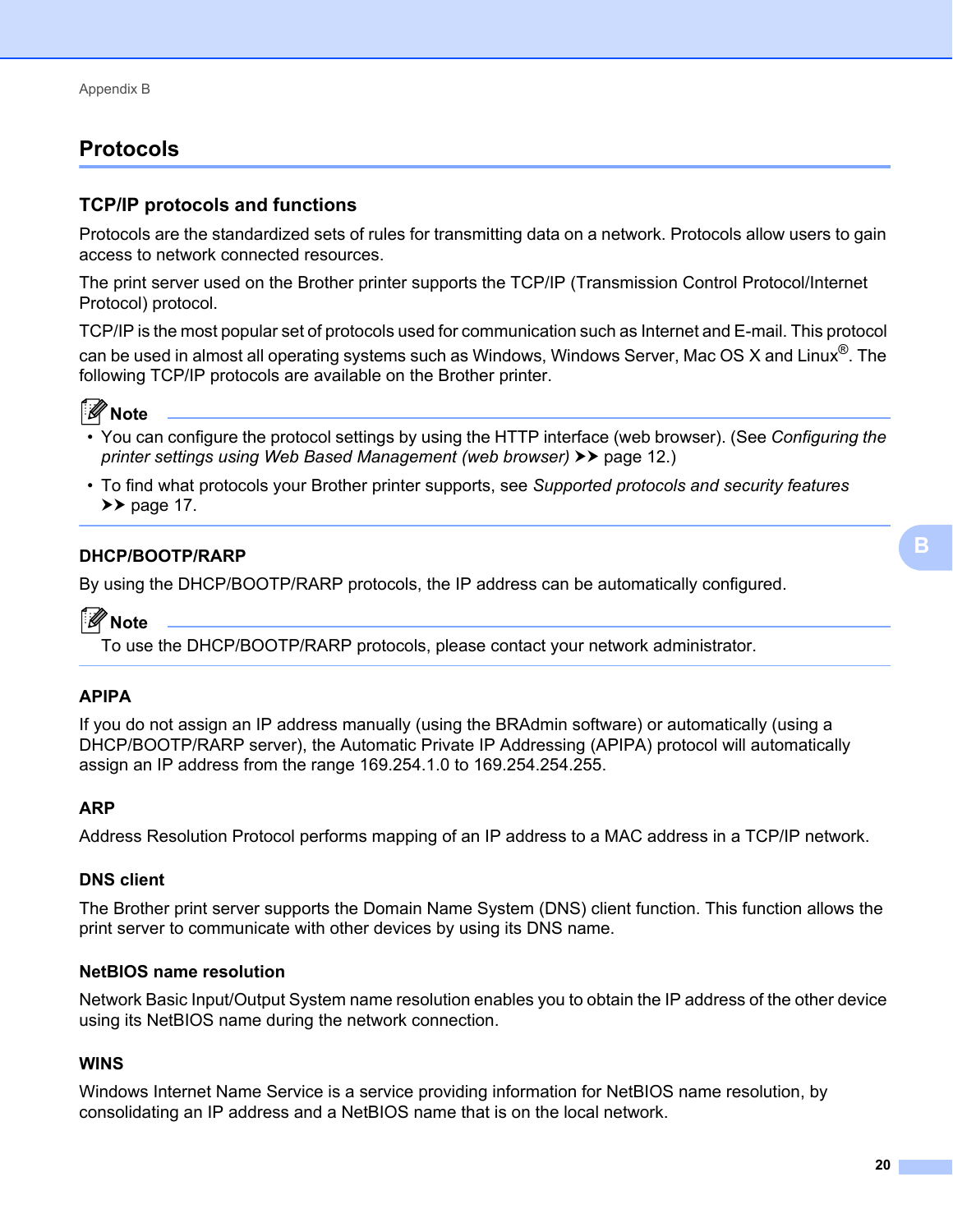Appendix B

#### **LPR/LPD <sup>B</sup>**

Commonly used printing protocols on a TCP/IP network.

#### **Custom Raw Port (Default is Port 9100) <sup>B</sup>**

Another commonly used printing protocol on a TCP/IP network. It enables interactive data transmission.

#### **mDNS <sup>B</sup>**

mDNS allows the Brother print server to automatically configure itself to work in a Mac OS X Simple Network Configured system.

#### **SNMP <sup>B</sup>**

The Simple Network Management Protocol (SNMP) is used to manage network devices including computers, routers and Brother network ready printers. The Brother print server supports SNMPv1 and SNMPv2.

#### **LLMNR <sup>B</sup>**

The Link-Local Multicast Name Resolution protocol (LLMNR) resolves the names of neighboring computers if the network does not have a Domain Name System (DNS) server. The LLMNR Responder function works in both the IPv4 or IPv6 environment when using a computer that has the LLMNR Sender function such as Windows Vista and Windows 7.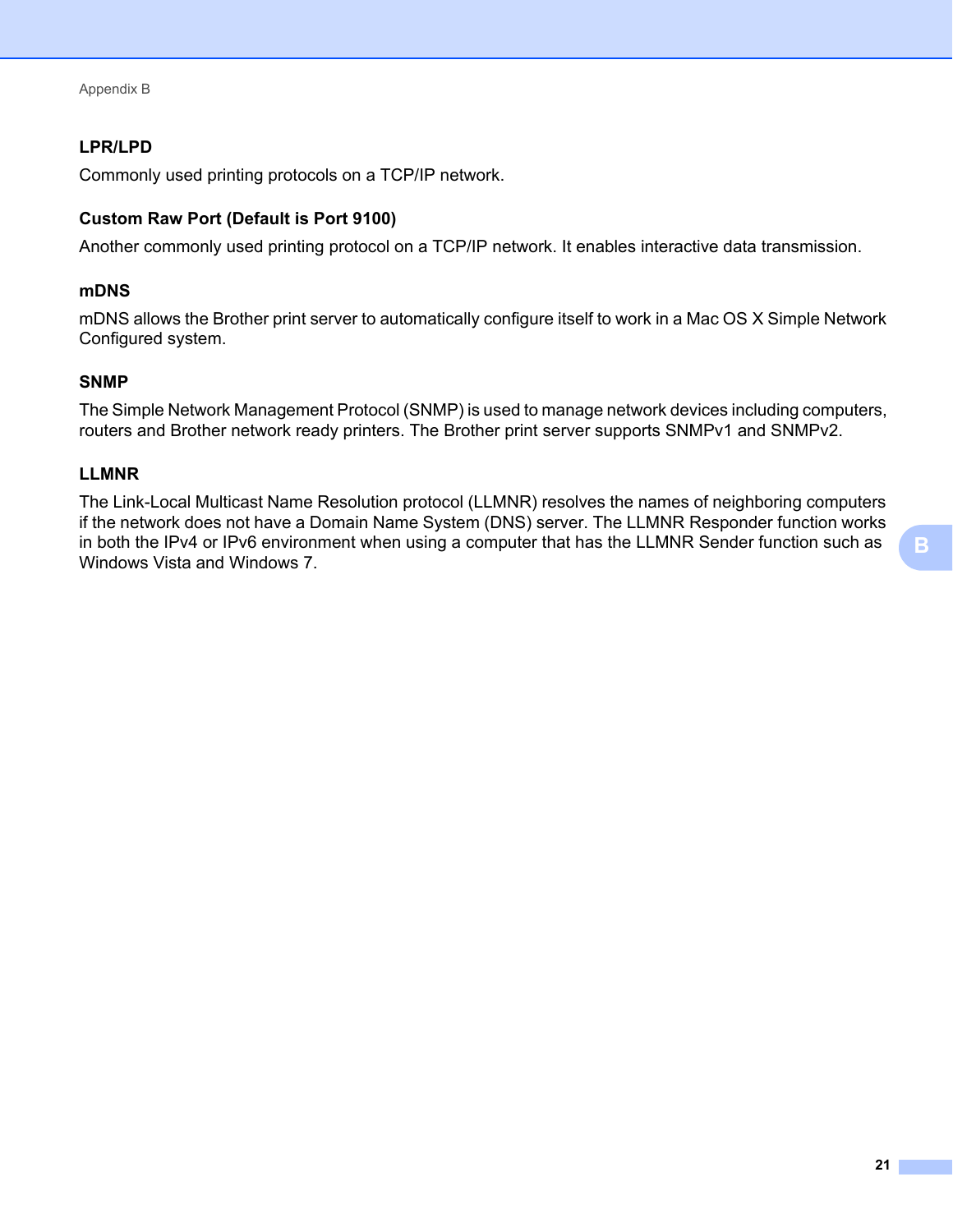## <span id="page-25-0"></span>**Configuring your printer for a network**

#### <span id="page-25-1"></span>**IP addresses, subnet masks and gateways <sup>B</sup>**

To use the printer in a networked TCP/IP environment, you need to configure its IP address and subnet mask. The IP address you assign to the print server must be on the same logical network as your host computers. If it is not, you must properly configure the subnet mask and the gateway address.

#### **IP address <sup>B</sup>**

An IP address is a series of numbers that identifies each device connected to a network. An IP address consists of four numbers separated by dots. Each number is between 0 and 255.

- Example: In a small network, you would normally change the final number.
	- 192.168.1.1
	- 192.168.1.2
	- 192.168.1.3

#### **How the IP address is assigned to your print server: <sup>B</sup>**

If you have a DHCP/BOOTP/RARP server on your network the print server will automatically obtain its IP address from that server.



On smaller networks, the DHCP server may also be the Router.

For more information on DHCP, BOOTP and RARP, see: *[Using DHCP to configure the IP address](#page-33-1)*  $\rightarrow \cdot$  page 30. *[Using BOOTP to configure the IP address](#page-34-0)* >> page 31. *[Using RARP to configure the IP address](#page-33-2)* >> page 30.

If you do not have a DHCP/BOOTP/RARP server, the Automatic Private IP Addressing (APIPA) protocol will automatically assign an IP address from the range 169.254.1.0 to 169.254.254.255. For more information on APIPA, see *[Using APIPA to configure the IP address](#page-34-1)* >> page 31.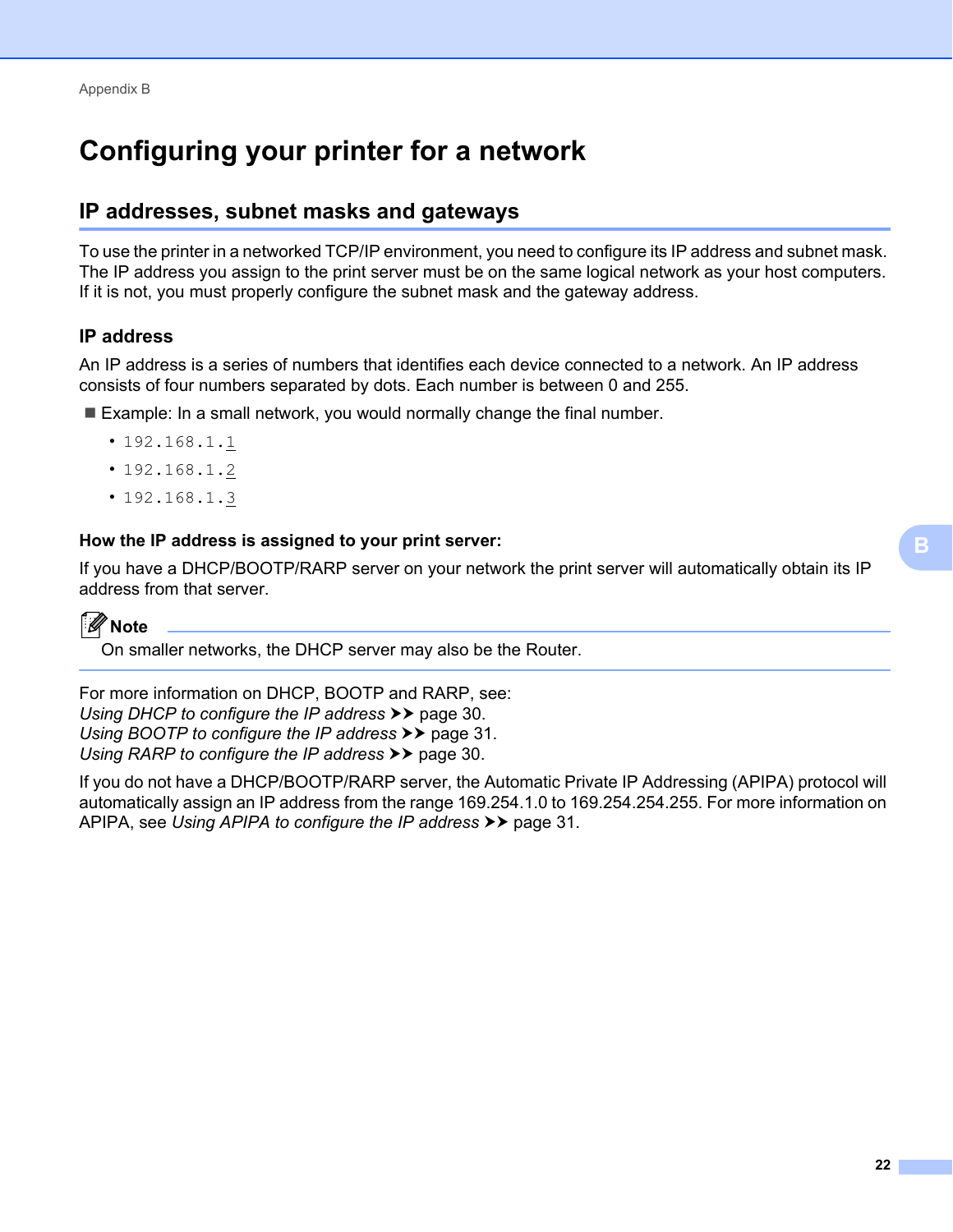Appendix B

#### **Subnet mask**

Subnet masks restrict network communication.

- Example: Computer 1 can talk to Computer 2
	- Computer 1

IP Address: 192.168. 1. 2

Subnet Mask: 255.255.255.0

• Computer 2

IP Address: 192.168. 1. 3

Subnet Mask: 255.255.255.0

Where the 0 is in the Subnet mask, there is no limit to communication at this part of the address. What this means in the above example is, we can communicate with any device that has an IP address that begins with 192.168.1.x. (where x. are numbers between 0 and 255).

#### **Gateway (and router) <sup>B</sup>**

A gateway is a network point that acts as an entrance to another network and sends data transmitted via the network to an exact destination. The router knows where to direct data that arrives at the gateway. If a destination is located on an external network, the router transmits data to the external network. If your network communicates with other networks, you may need to configure the Gateway IP address. If you do not know the Gateway IP address then contact your Network Administrator.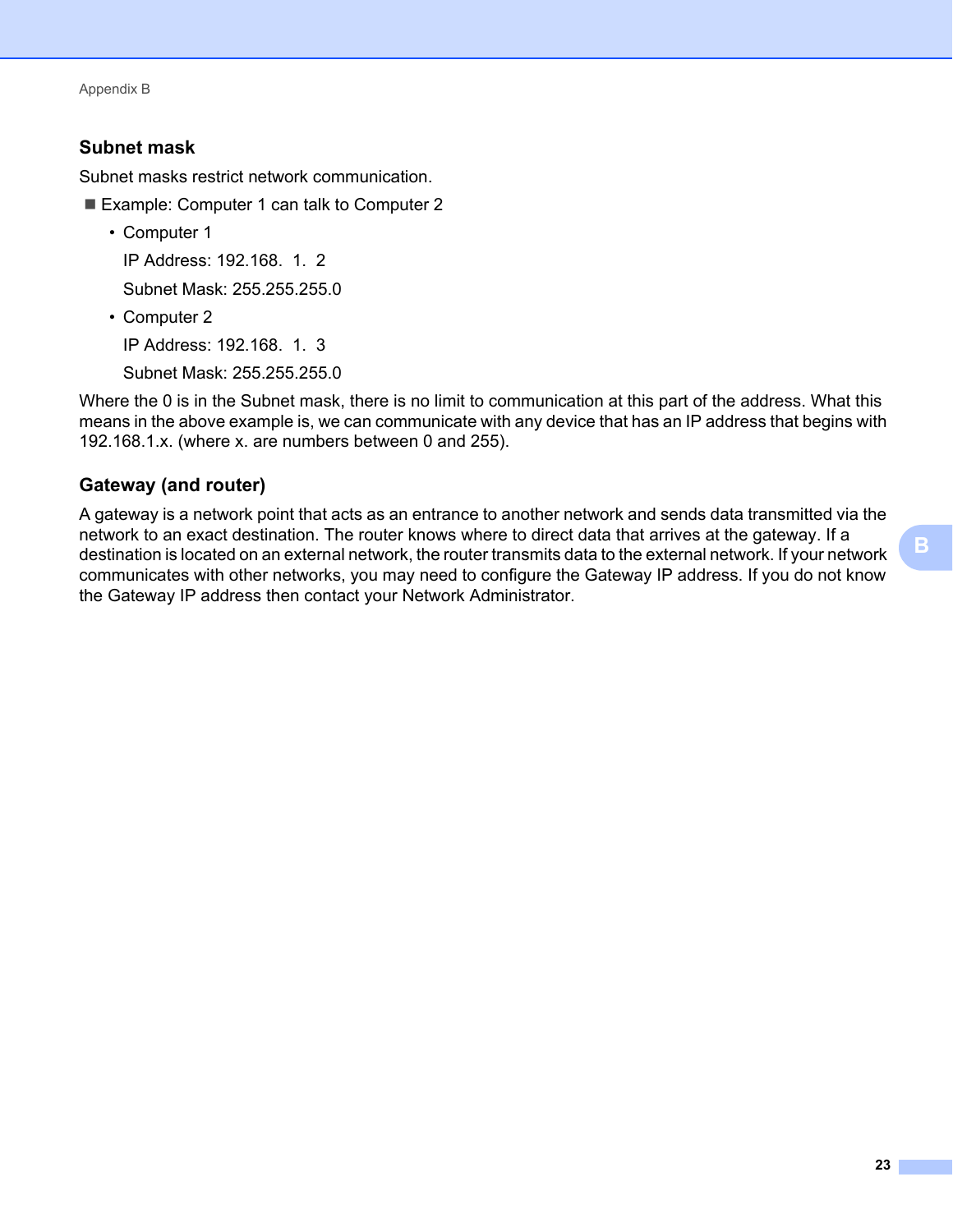## <span id="page-27-0"></span>**Wireless network terms and concepts <sup>B</sup>**

#### <span id="page-27-1"></span>**Specifying your network**

#### **SSID (Service Set Identifier) and channels <sup>B</sup>**

You need to configure the SSID and a channel to specify the wireless network you want to connect to.

**■ SSID** 

Each wireless network has its own unique network name which is technically referred to as an SSID or ESSID (Extended Service Set Identifier). The SSID is a 32-byte or less value and is assigned to the access point. The wireless network devices you want to associate to the wireless network should match the access point. The access point and wireless network devices regularly send wireless packets (referred to as a beacon) which has the SSID information. When your wireless network device receives a beacon, you can identify the wireless network that is close enough for the radio waves to reach your device.

■ Channels

Wireless networks use channels. Each wireless channel is on a different frequency. There are up to 14 different channels that can be used when using a wireless network. However, in many countries the number of channels available are restricted.

#### <span id="page-27-2"></span>**Security terms**

#### **Authentication and encryption**

Most wireless networks use some kind of security settings. These security settings define the authentication (how the device identifies itself to the network) and encryption (how the data is encrypted as it is sent on the network). **If you do not correctly specify these options when you are configuring your Brother wireless printer, it will not be able to connect to the wireless network.** Therefore care must be taken when configuring these options.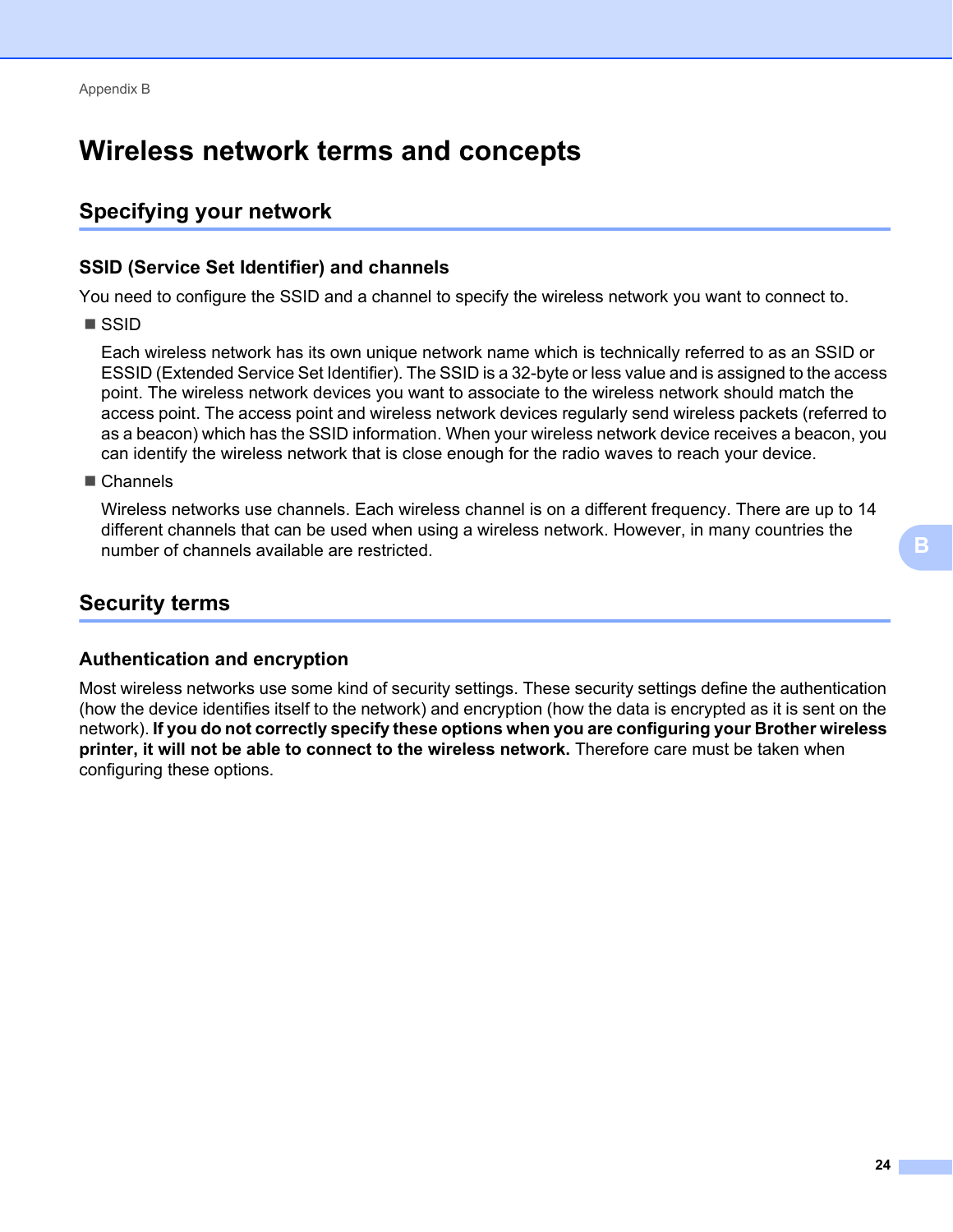Appendix B

#### **Authentication and Encryption methods for a personal wireless network <sup>B</sup>**

A personal wireless network is a small network, for example using your printer in a wireless network at home, without IEEE 802.1x support.

If you want to use your printer in an IEEE 802.1x supported wireless network, see *[Authentication and](#page-30-0)  [Encryption methods for an enterprise wireless network](#page-30-0)* >> page 27.

#### **Authentication methods**

Open system

Wireless devices are allowed to access the network without any authentication.

■ Shared key

A secret pre-determined key is shared by all devices that will access the wireless network.

The Brother wireless printer uses a WEP key as the pre-determined key.

WPA-PSK

Enables a Wi-Fi Protected Access Pre-shared key (WPA-PSK), which enables the Brother wireless printer to associate with access points using TKIP or AES for WPA-PSK.

WPA2-PSK

Enables a Wi-Fi Protected Access Pre-shared key (WPA2-PSK), which enables the Brother wireless printer to associate with access points using AES for WPA2-PSK (WPA-Personal).

■ WPA-PSK/WPA2-PSK

Enables a Wi-Fi Protected Access Pre-shared key (WPA-PSK/WPA2-PSK), which enables the Brother wireless printer to associate with access points using TKIP for WPA-PSK, or AES for WPA-PSK and WPA2-PSK (WPA-Personal).

#### **Encryption methods**

■ None

No encryption method is used.

■ WEP

When using WEP (Wired Equivalent Privacy), the data is transmitted and received with a secure key.

 $\blacksquare$  TKIP

TKIP (Temporal Key Integrity Protocol) provides per-packet key mixing, a message integrity check and rekeying mechanism.

■ AES

AES (Advanced Encryption Standard) is the Wi-Fi<sup>®</sup> authorized strong encryption standard.

#### **When [Communication Mode] is set to [Ad-hoc]**

| <b>Authentication Method</b> | <b>Encryption Mode</b> |  |
|------------------------------|------------------------|--|
| Open System                  | None                   |  |
|                              | WEP                    |  |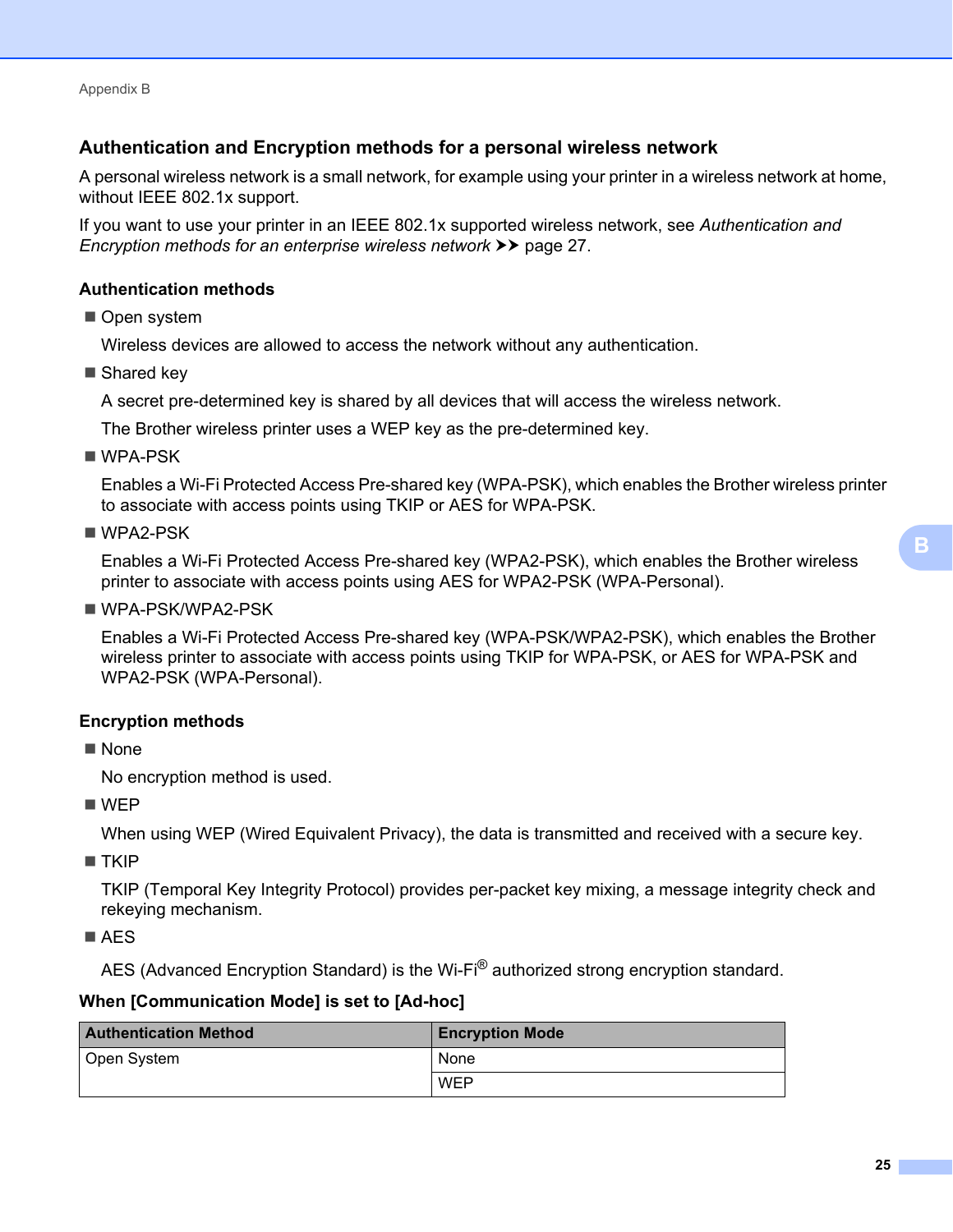#### **When [Communication Mode] is set to [Infrastructure]**

| <b>Authentication Method</b>     | <b>Encryption Mode</b> |  |
|----------------------------------|------------------------|--|
| Open System                      | None                   |  |
|                                  | <b>WEP</b>             |  |
| <b>Public Key Authentication</b> | <b>WEP</b>             |  |
| <b>WPA-PSK</b>                   | <b>TKIP</b>            |  |
|                                  | <b>AES</b>             |  |
| WPA2-PSK                         | <b>AES</b>             |  |
| WPA/WPA2-PSK                     | <b>TKIP</b>            |  |
|                                  | <b>AES</b>             |  |

#### **Network key**

Open system/Shared key with WEP

This key is a 64-bit or 128-bit value that must be entered in an ASCII or hexadecimal format.

• 64 (40) bit ASCII:

Uses 5 text characters. e.g. "WSLAN" (this is case sensitive)

• 64 (40) bit hexadecimal:

Uses 10 digits of hexadecimal data. e.g. "71f2234aba"

• 128 (104) bit ASCII:

Uses 13 text characters. e.g. "Wirelesscomms" (this is case sensitive)

• 128 (104) bit hexadecimal:

Uses 26 digits of hexadecimal data. e.g. "71f2234ab56cd709e5412aa2ba"

■ WPA-PSK/WPA2-PSK and TKIP or AES

Uses a Pre-Shared Key (PSK) that is 8 or more characters in length, up to a maximum of 63 characters.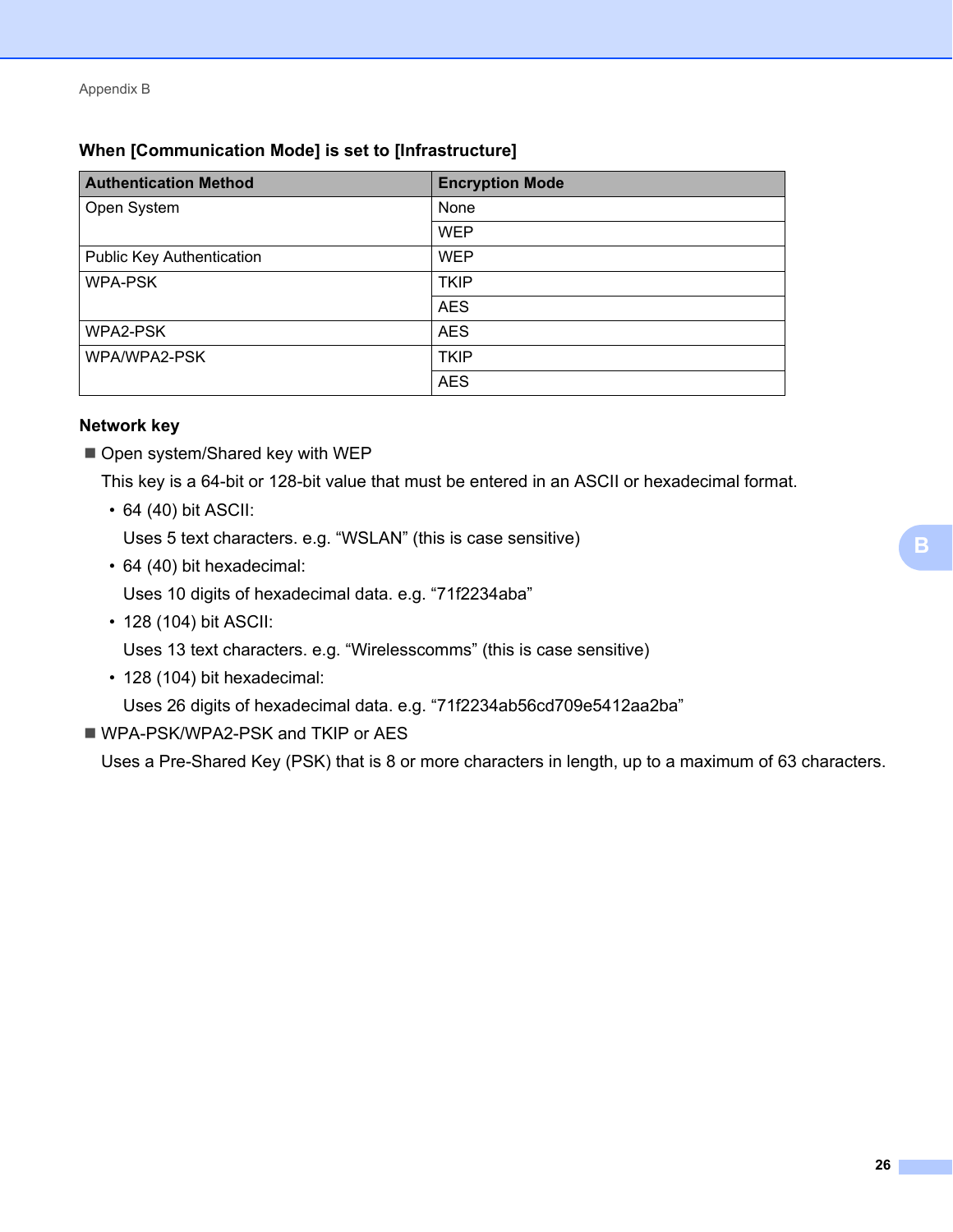#### <span id="page-30-0"></span>**Authentication and Encryption methods for an enterprise wireless network <sup>B</sup>**

Enterprise wireless network is a large network with IEEE802.1x support. If you configure your printer in an IEEE802.1x supported wireless network, you can use following authentication and encryption methods.

#### **Authentication methods <sup>B</sup>**

■ LEAP (For wireless network)

Cisco LEAP (Light Extensible Authentication Protocol) has been developed by Cisco Systems, Inc. which uses a user ID and password for authentication.

■ EAP-FAST

EAP-FAST (Extensible Authentication Protocol-Flexible Authentication via Secured Tunnel) has been developed by Cisco Systems, Inc. which uses a user ID and password for authentication, and symmetric key algorithms to achieve a tunnelled authentication process.

The Brother printer supports the following inner authentications:

- EAP-FAST/NONE
- EAP-FAST/MS-CHAPv2
- EAP-FAST/GTC

#### $PFAP$

PEAP (Protected Extensible Authentication Protocol) has been developed by Microsoft Corporation, Cisco Systems and RSA Security. PEAP creates an encrypted SSL (Secure Sockets Layer)/TLS (Transport Layer Security) tunnel between a client and an authentication server, for sending a user ID and password. PEAP provides mutual authentication between the server and the client.

The Brother printer supports the following inner authentications:

- PEAP/MS-CHAPv2
- PEAP/GTC
- **EAP-TTLS**

EAP-TTLS (Extensible Authentication Protocol Tunnelled Transport Layer Security) has been developed by Funk Software and Certicom. EAP-TTLS creates a similar encrypt SSL tunnel to PEAP, between a client and an authentication server, for sending a user ID and password. EAP-TTLS provides mutual authentication between the server and the client.

The Brother printer supports the following inner authentications:

- EAP-TTLS/CHAP
- EAP-TTLS/MS-CHAP
- EAP-TTLS/MS-CHAPv2
- EAP-TTLS/PAP

#### EAP-TLS

EAP-TLS (Extensible Authentication Protocol Transport Layer Security) requires digital certificate authentication both at a client and an authentication server.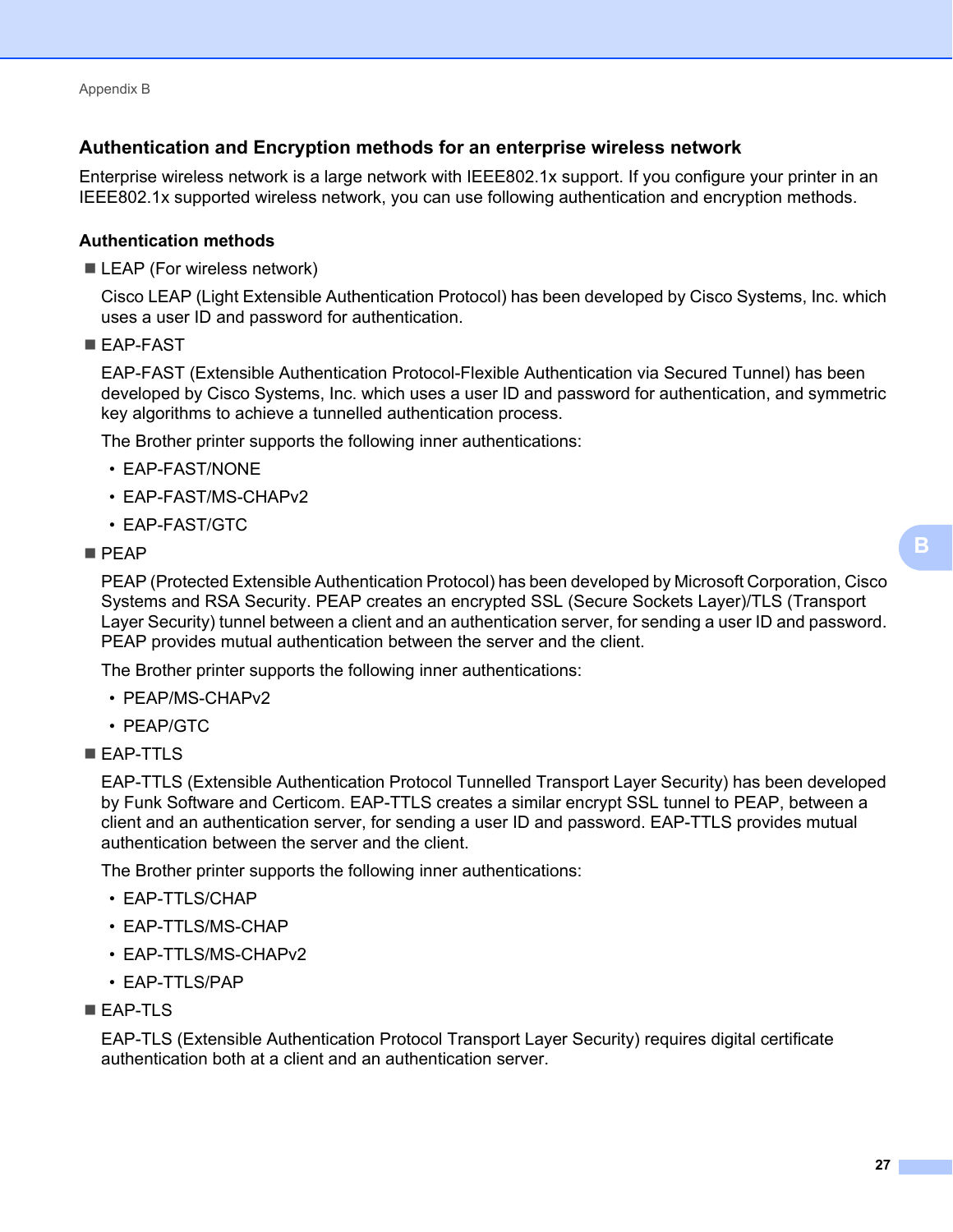#### **Encryption methods**

 $\blacksquare$  TKIP

TKIP (Temporal Key Integrity Protocol) provides a per-packet key mixing a message integrity check and rekeying mechanism.

■ AES

AES (Advanced Encryption Standard) is the Wi-Fi® authorized strong encryption standard.

 $\blacksquare$  CKIP

The original Key Integrity Protocol for LEAP by Cisco Systems, Inc.

| When [Communication Mode] is set to [Infrastructure] |  |  |
|------------------------------------------------------|--|--|
|------------------------------------------------------|--|--|

| <b>Authentication Method</b> | <b>Encryption Mode</b> |  |
|------------------------------|------------------------|--|
| <b>LEAP</b>                  | <b>CKIP</b>            |  |
| EAP-FAST/NONE                | <b>TKIP</b>            |  |
|                              | <b>AES</b>             |  |
| EAP-FAST/MS-CHAPv2           | <b>TKIP</b>            |  |
|                              | <b>AES</b>             |  |
| EAP-FAST/GTC                 | <b>TKIP</b>            |  |
|                              | <b>AES</b>             |  |
| PEAP/MS-CHAPv2               | <b>TKIP</b>            |  |
|                              | <b>AES</b>             |  |
| PEAP/GTC                     | <b>TKIP</b>            |  |
|                              | <b>AES</b>             |  |
| EAP-TTLS/CHAP                | <b>TKIP</b>            |  |
|                              | <b>AES</b>             |  |
| EAP-TTLS/MS-CHAP             | <b>TKIP</b>            |  |
|                              | <b>AES</b>             |  |
| EAP-TTLS/MS-CHAPv2           | <b>TKIP</b>            |  |
|                              | <b>AES</b>             |  |
| EAP-TTLS/PAP                 | <b>TKIP</b>            |  |
|                              | <b>AES</b>             |  |
| EAP-TLS                      | <b>TKIP</b>            |  |
|                              | <b>AES</b>             |  |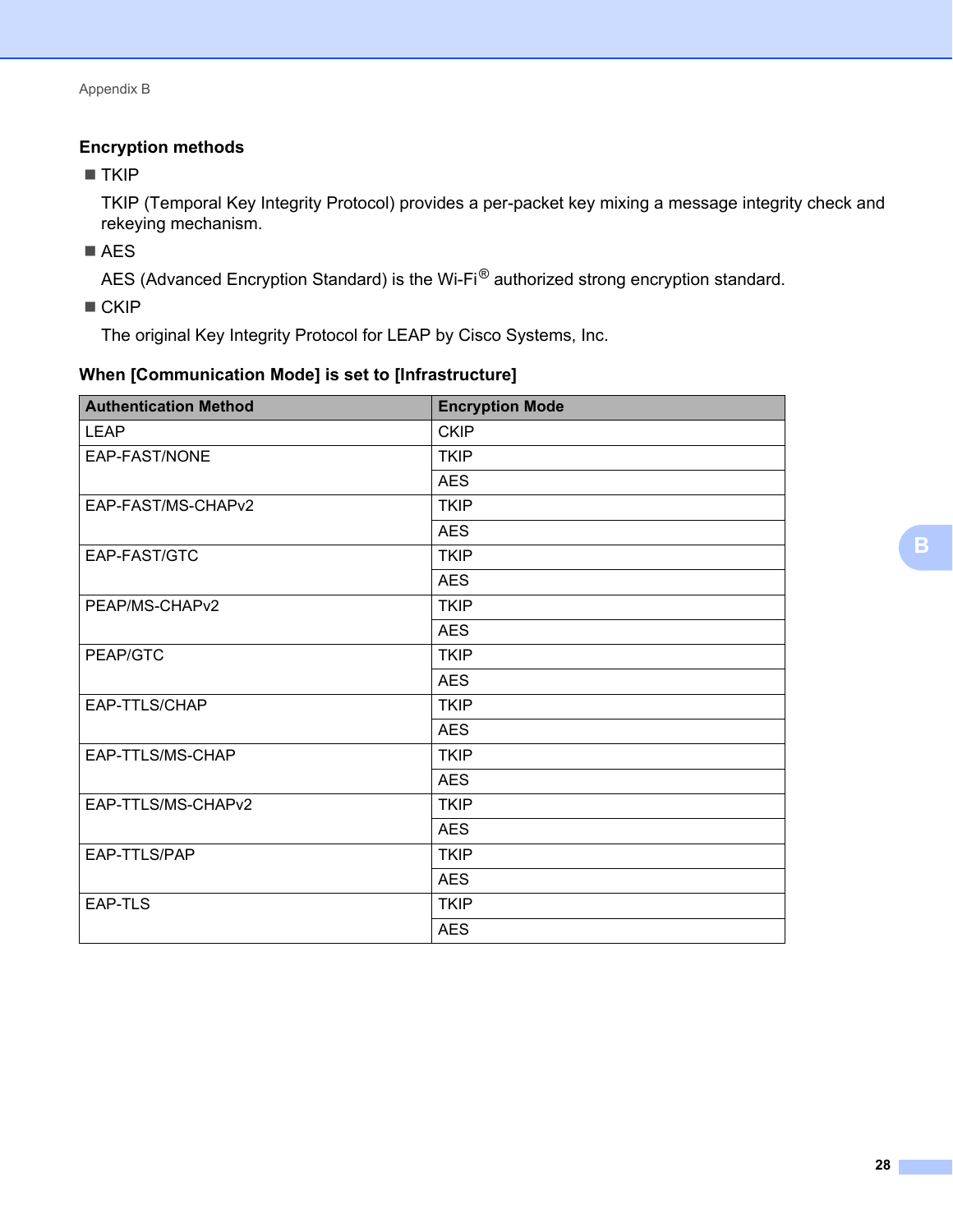Appendix B

#### **User ID and password**

The following security methods support a user ID less than 64 characters and the password less than 32 characters in length.

- LEAP
- EAP-FAST
- **PEAP**
- **EAP-TTLS**
- EAP-TLS (For user ID)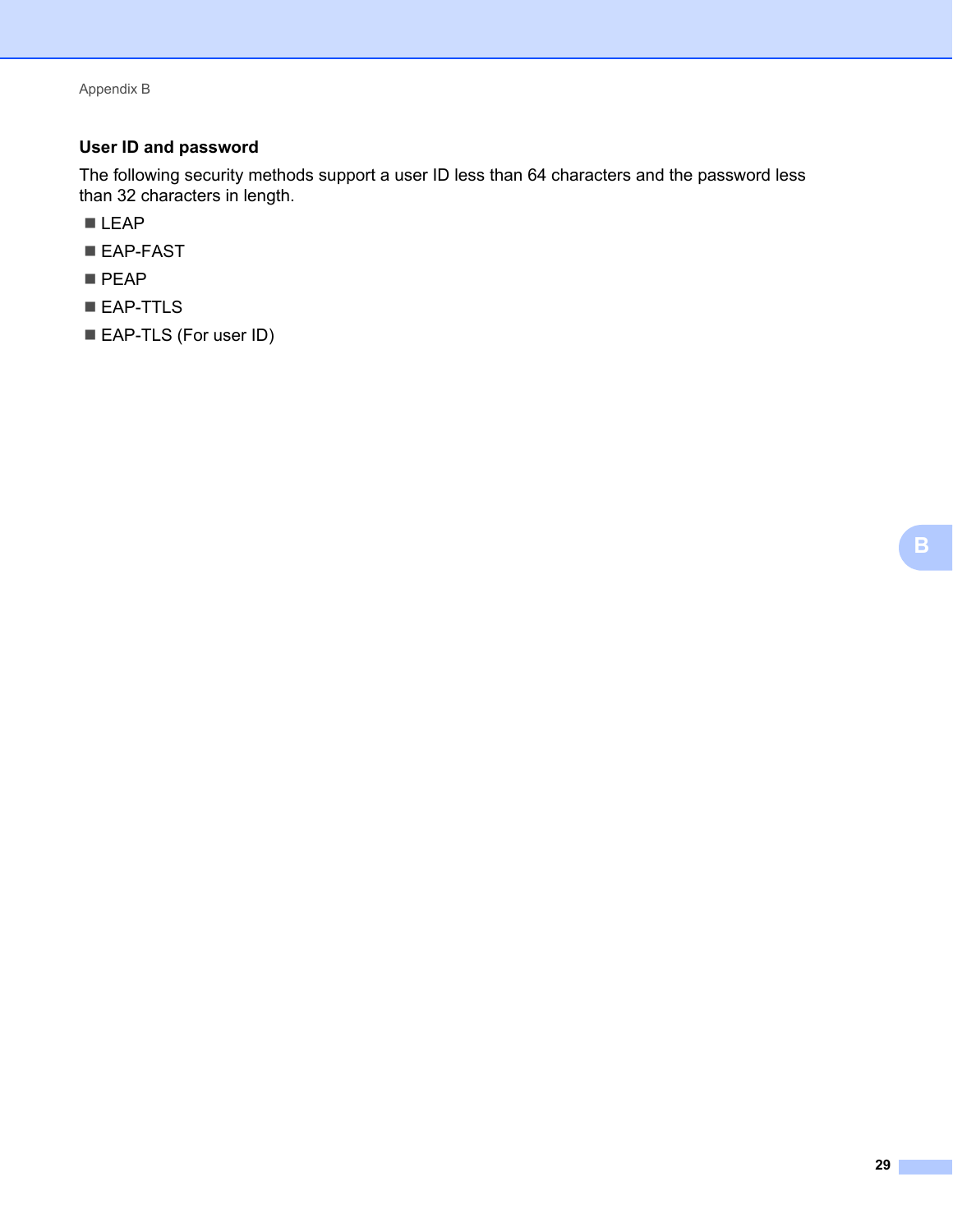## <span id="page-33-0"></span>**Other ways to set the IP address (for advanced users and administrators) <sup>B</sup>**

#### <span id="page-33-1"></span>**Using DHCP to configure the IP address <sup>B</sup>**

The Dynamic Host Configuration Protocol (DHCP) is one of several automated mechanisms for IP address allocation. If you have a DHCP server on your network, the print server will automatically obtain its IP address from the DHCP server and register its name with any RFC 1001 and 1002-compliant dynamic name services.

#### **Note**

If you do not want your print server configured via DHCP, BOOTP or RARP, you must set the Boot Method to static so that the print server has a static IP address. This will prevent the print server from trying to obtain an IP address from any of these systems. To change the Boot Method, use the BRAdmin applications or Web Based Management (web browser).

#### <span id="page-33-2"></span>**Using RARP to configure the IP address <sup>B</sup>**

The Brother print server's IP address can be configured using the Reverse ARP (RARP) facility on your host computer. This is done by editing the  $/etc/ethers$  file (if this file does not exist, you can create it) with an entry similar to the following:

00:80:77:31:01:07 BRN008077310107 (or BRW008077310107 for a wireless network)

Where the first entry is the MAC Address (Ethernet Address) of the print server and the second entry is the name of the print server (the name must be the same as the one you put in the /etc/hosts file).

If the RARP daemon is not already running, start it (depending on the system the command can be  $r \text{argd}$ , rarpd  $-a$ , in. rarpd  $-a$  or something else; type man rarpd or refer to your system documentation for additional information).

The Brother print server will get the IP address from the RARP daemon when the printer is powered on.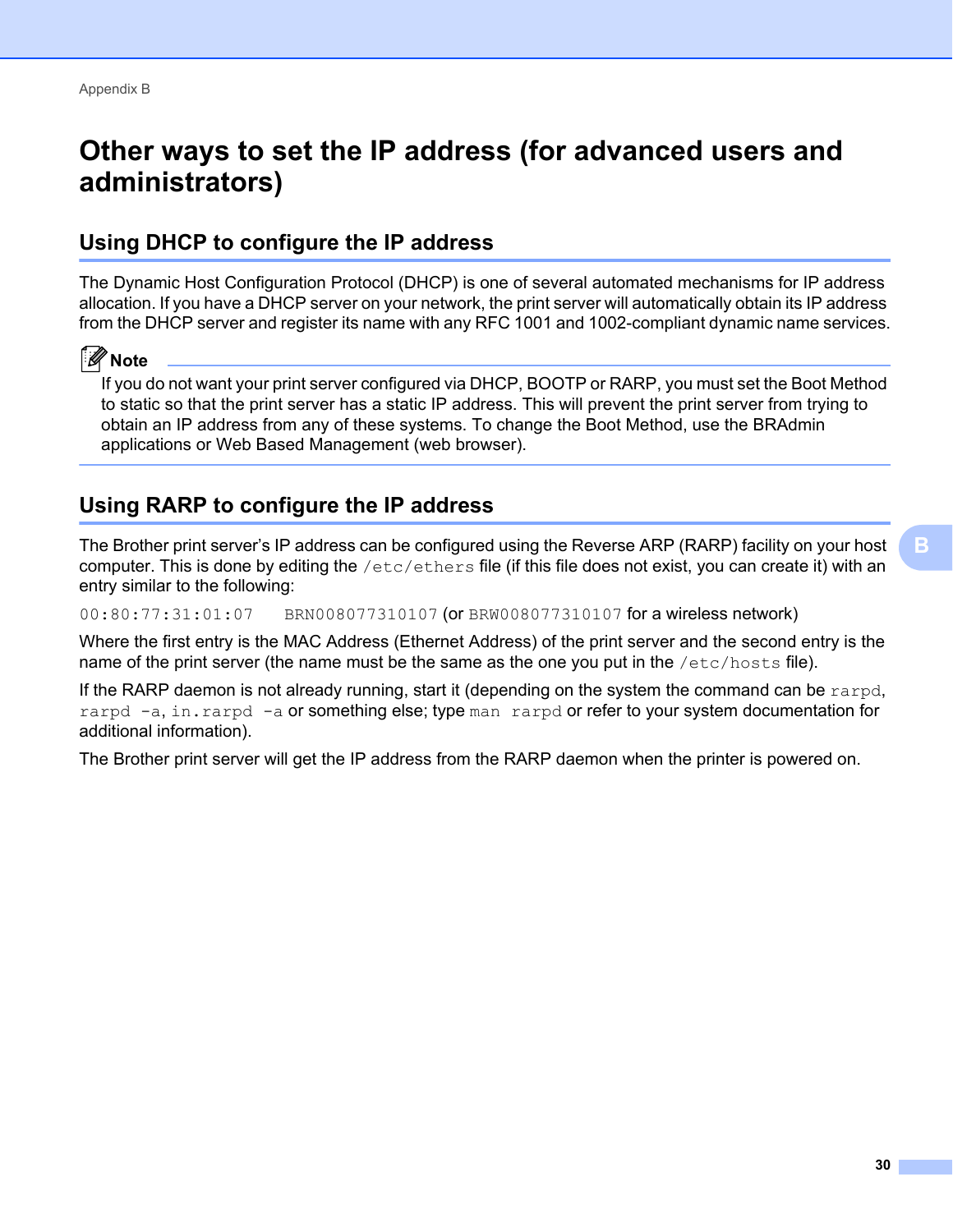#### <span id="page-34-0"></span>**Using BOOTP to configure the IP address <sup>B</sup>**

BOOTP is an alternative to RARP that has the advantage of allowing configuration of the subnet mask and gateway. In order to use BOOTP to configure the IP address make sure that BOOTP is installed and running on your host computer (it should appear in the  $/etc/series$  file on your host as a real service; type man bootpd or refer to your system documentation for information). BOOTP is usually started up via the  $/etc/ind.conf$  file, so you may need to enable it by removing the "#" in front of the bootp entry in that file. For example, a typical bootp entry in the /etc/inetd.conf file would be:

#bootp dgram udp wait /usr/etc/bootpd bootpd -i

Depending on the system, this entry might be called "bootps" instead of "bootp".

#### **Note**

In order to enable BOOTP, simply use an editor to delete the "#" (if there is no "#", then BOOTP is already enabled). Then edit the BOOTP configuration file (usually /etc/bootptab) and enter the name, network type (1 for Ethernet), MAC Address (Ethernet Address) and the IP address, subnet mask and gateway of the print server. Unfortunately, the exact format for doing this is not standardized, so you will need to refer to your system documentation to determine how to enter this information. Some examples of typical /etc/bootptab entries include: ("BRN" below is "BRW" for a wireless network.)

BRN310107 1 00:80:77:31:01:07 192.168.1.2

and:

BRN310107:ht=ethernet:ha=008077310107:\ip=192.168.1.2:

Certain BOOTP host software implementations will not respond to BOOTP requests if you have not included a download filename in the configuration file. If this is the case, simply create a null file on the host and specify the name of this file and its path in the configuration file.

As with RARP, the print server will load its IP address from the BOOTP server when the printer is powered on.

#### <span id="page-34-1"></span>**Using APIPA to configure the IP address <sup>B</sup>**

The Brother print server supports the Automatic Private IP Addressing (APIPA) protocol. With APIPA, DHCP clients automatically configure an IP address and subnet mask when a DHCP server is not available. The device chooses it's own IP address in the range 169.254.1.0 through to 169.254.254.255. The subnet mask is automatically set to 255.255.0.0 and the gateway address is set to 0.0.0.0.

By default, the APIPA protocol is enabled. If you want to disable the APIPA protocol, you can disable it using BRAdmin Light or Web Based Management (web browser).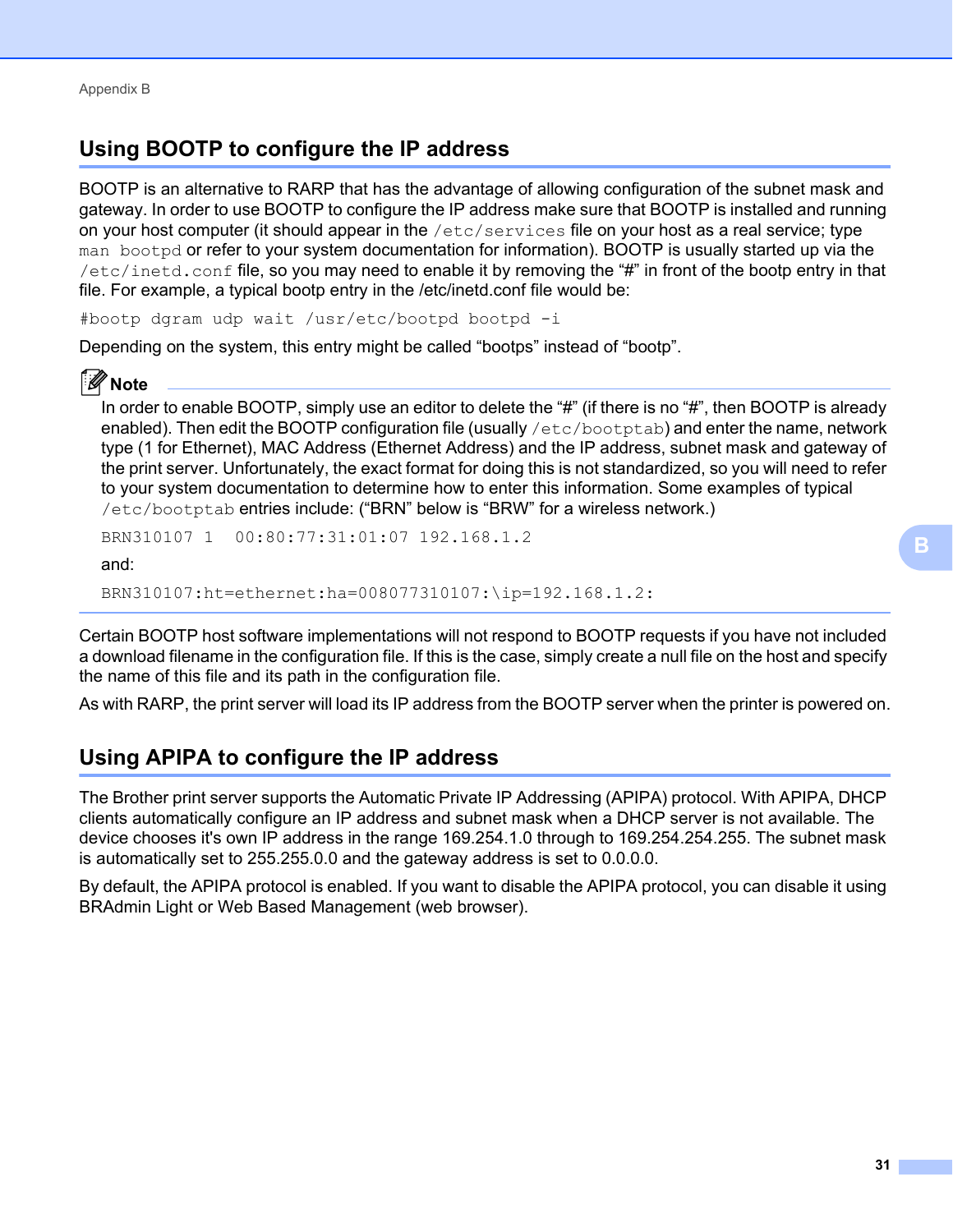#### <span id="page-35-0"></span>**Using ARP to configure the IP address <sup>B</sup>**

If you are unable to use the BRAdmin application and your network does not use a DHCP server, you can also use the ARP command. The ARP command is available on Windows systems that have TCP/IP installed. To use ARP enter the following command at the command prompt:

arp -s ipaddress ethernetaddress

ping ipaddress

Where ethernetaddress is the MAC Address (Ethernet Address) of the print server and ipaddress is the IP address of the print server. For example:

#### **Windows systems**

Windows systems require the dash "-" character between each digit of the MAC Address (Ethernet Address).

arp -s 192.168.1.2 00-80-77-31-01-07 ping 192.168.1.2

#### **Note**

You must be on the same Ethernet segment (that is, there cannot be a router between the print server and operating system) to use the arp -s command.

If there is a router, you may use BOOTP or other methods described in this chapter to enter the IP address. If your administrator has configured the system to deliver IP addresses using BOOTP, DHCP or RARP your Brother print server can receive an IP address from any one of these IP address allocation systems. In which case, you will not need to use the ARP command. The ARP command only works once. For security reasons, once you have successfully configured the IP address of a Brother print server using the ARP command, you cannot use the ARP command again to change the address. The print server will ignore any attempts to do this. If you wish to change the IP address again, use a Web Based Management (web browser), TELNET (using the SET IP ADDRESS command) or factory reset the print server (which will then allow you to use the ARP command again).